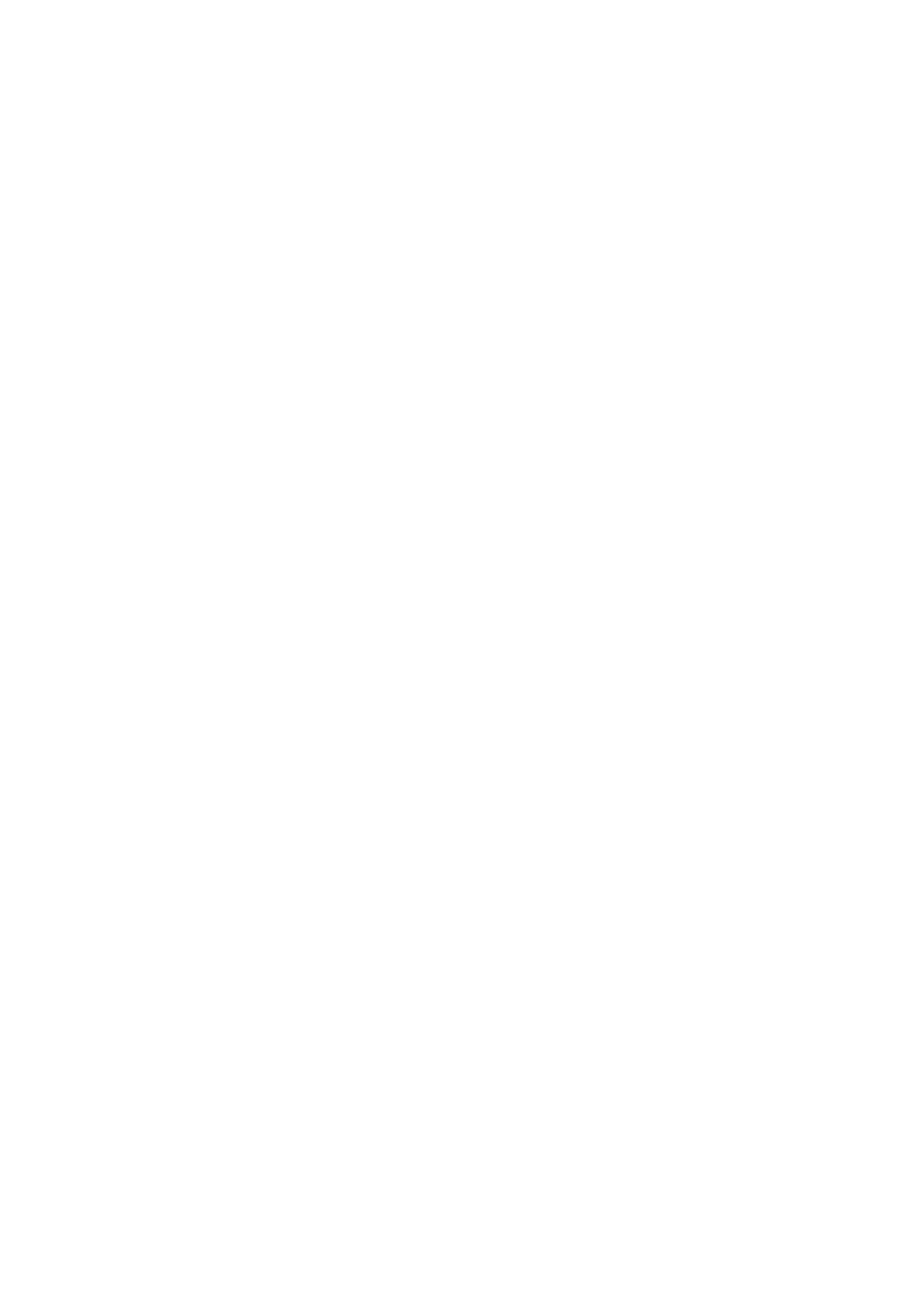

Ellan Vannin

# **MANX CARE ACT 2021**

# **Index**

|    | <b>Section</b>                                                                                |    |  |
|----|-----------------------------------------------------------------------------------------------|----|--|
|    | <b>PART 1 - INTRODUCTORY</b>                                                                  | 5  |  |
| 1  |                                                                                               |    |  |
| 2  |                                                                                               |    |  |
| 3  |                                                                                               |    |  |
|    | PART 2 - DUTIES AND RESPONSIBILITIES OF THE DEPARTMENT                                        | 6  |  |
| 4  |                                                                                               |    |  |
| 5  |                                                                                               |    |  |
| 6  |                                                                                               |    |  |
| 7  |                                                                                               |    |  |
| 8  |                                                                                               |    |  |
| 9  |                                                                                               |    |  |
| 10 |                                                                                               |    |  |
| 11 |                                                                                               |    |  |
|    | <b>PART 3 - MANX CARE AND THE MANDATE</b>                                                     | 10 |  |
| 12 |                                                                                               |    |  |
| 13 |                                                                                               |    |  |
| 14 |                                                                                               |    |  |
| 15 |                                                                                               |    |  |
| 16 |                                                                                               |    |  |
| 17 |                                                                                               |    |  |
| 18 |                                                                                               |    |  |
| 19 |                                                                                               |    |  |
|    | <b>PART 4 - MANX CARE'S DUTIES</b><br><u> 1980 - Johann Barnett, fransk politik (f. 1980)</u> | 13 |  |
| 20 |                                                                                               |    |  |
| 21 |                                                                                               |    |  |
| 22 |                                                                                               |    |  |
| 23 |                                                                                               |    |  |
| 24 |                                                                                               |    |  |

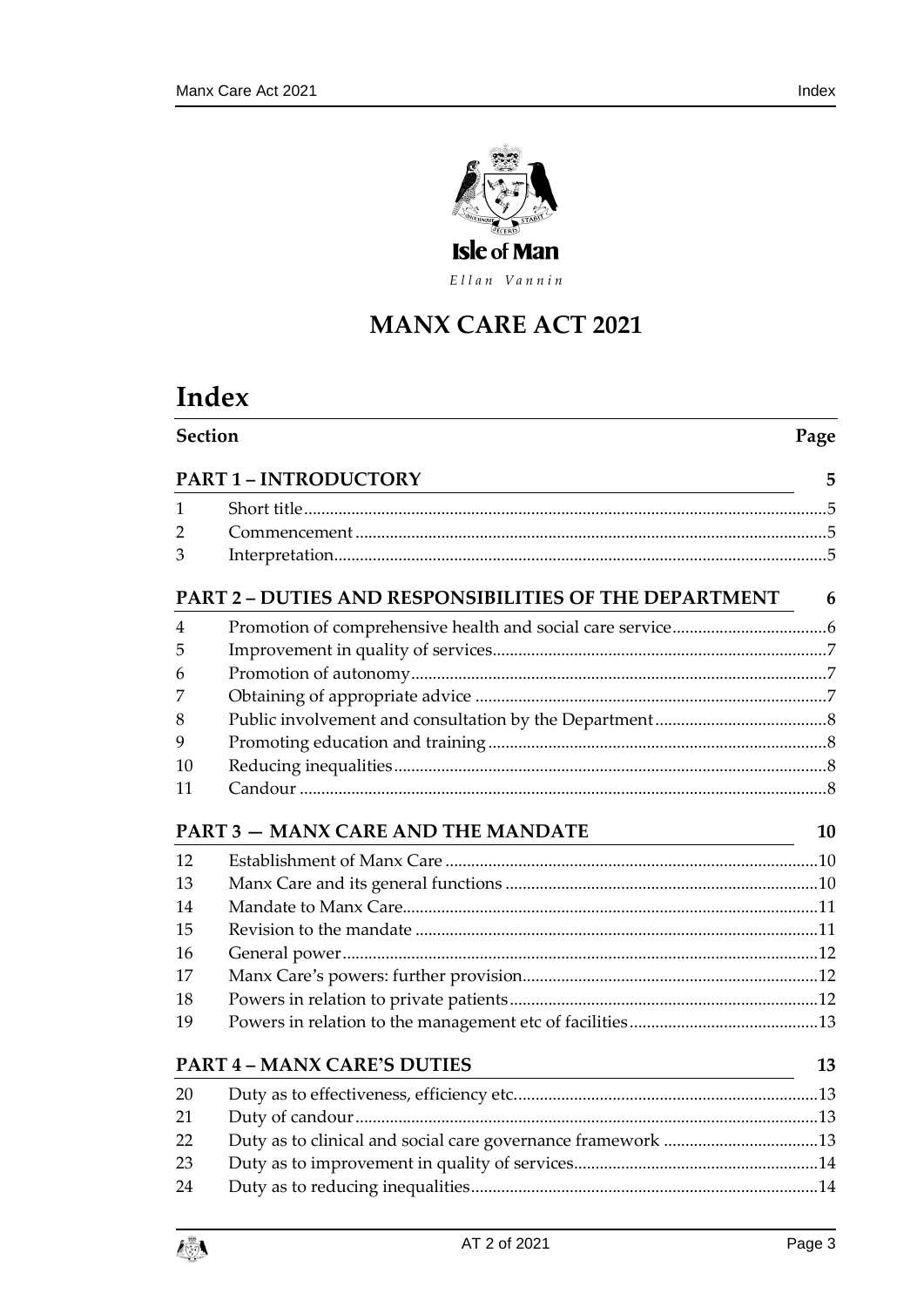| 25                       |                                                                                                                                                           |    |  |
|--------------------------|-----------------------------------------------------------------------------------------------------------------------------------------------------------|----|--|
| 26                       |                                                                                                                                                           |    |  |
| 27                       |                                                                                                                                                           |    |  |
|                          | <b>PART 5-FUNCTIONS: ADDITIONAL</b>                                                                                                                       | 15 |  |
| 28                       |                                                                                                                                                           |    |  |
| 29                       |                                                                                                                                                           |    |  |
| 30                       |                                                                                                                                                           |    |  |
|                          | <b>PART 6 - PLANS AND REPORTS</b><br><u> 1980 - Johann Barn, mars ann an t-Amhain Aonaich an t-Aonaich an t-Aonaich ann an t-Aonaich ann an t-Aonaich</u> | 17 |  |
| 31                       |                                                                                                                                                           |    |  |
| 32                       |                                                                                                                                                           |    |  |
| 33                       |                                                                                                                                                           |    |  |
|                          | <b>PART 7 - MISCELLANEOUS AND SUPPLEMENTARY</b>                                                                                                           | 18 |  |
| 34                       |                                                                                                                                                           |    |  |
| 35                       |                                                                                                                                                           |    |  |
| 36                       |                                                                                                                                                           |    |  |
| 37                       |                                                                                                                                                           |    |  |
| 38                       |                                                                                                                                                           |    |  |
| 39                       |                                                                                                                                                           |    |  |
| 40                       |                                                                                                                                                           |    |  |
|                          | <b>SCHEDULE 1</b>                                                                                                                                         | 23 |  |
|                          | <b>MANX CARE</b>                                                                                                                                          | 23 |  |
|                          | <b>SCHEDULE 2</b>                                                                                                                                         | 31 |  |
|                          | <b>THE MANDATE</b>                                                                                                                                        | 31 |  |
|                          | <b>SCHEDULE 3</b>                                                                                                                                         | 33 |  |
|                          | <b>TRANSFER OF RIGHTS AND LIABILITIES</b>                                                                                                                 |    |  |
|                          | <b>SCHEDULE 4</b>                                                                                                                                         | 35 |  |
| <b>TRANSFER OF STAFF</b> |                                                                                                                                                           |    |  |
|                          | <b>SCHEDULE 5</b>                                                                                                                                         | 37 |  |
|                          | CONSEQUENTIAL AMENDMENTS                                                                                                                                  |    |  |
|                          | <b>ENDNOTES</b>                                                                                                                                           | 41 |  |
|                          | TABLE OF ENDNOTE REFERENCES                                                                                                                               |    |  |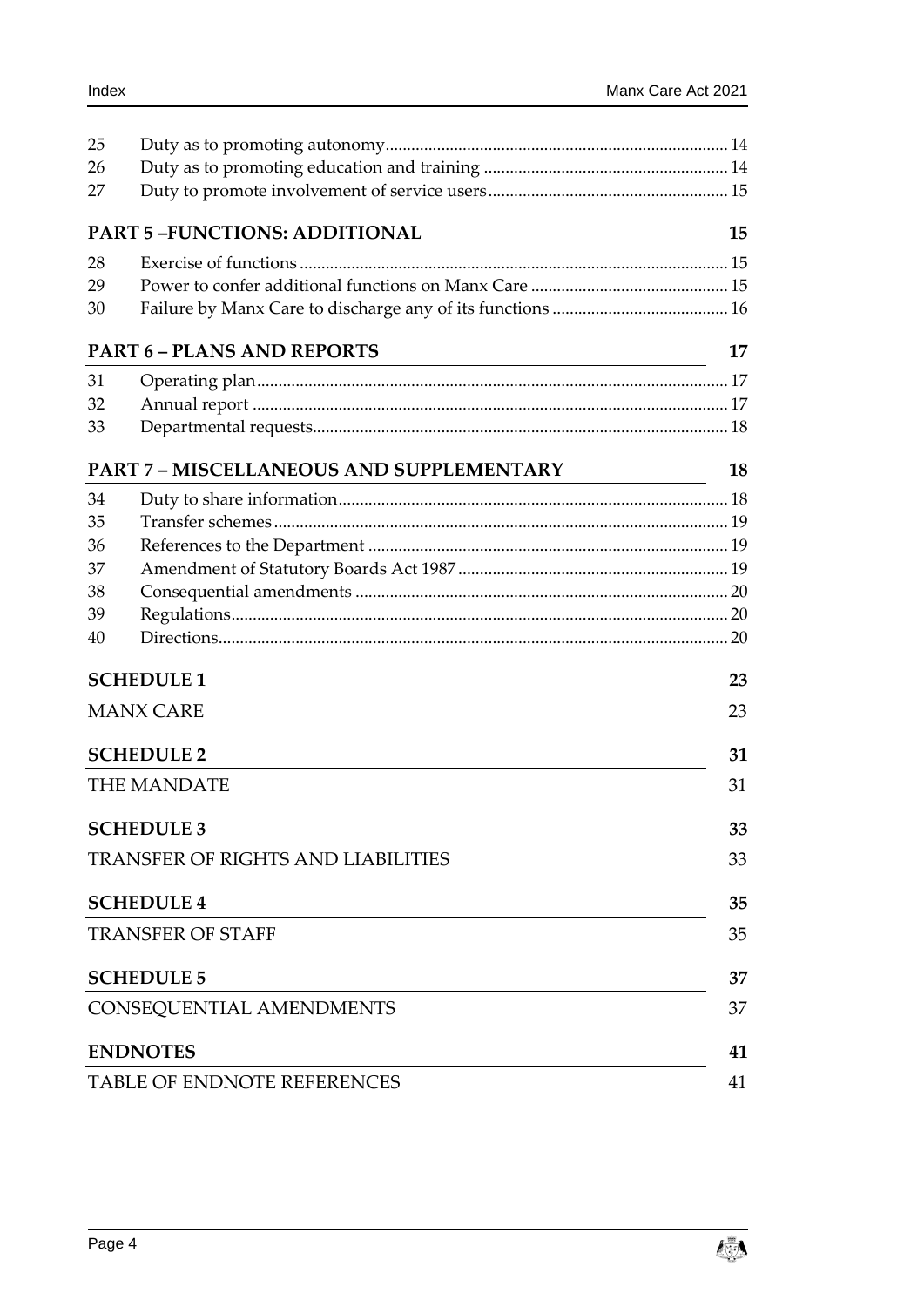

Ellan Vannin

## **MANX CARE ACT 2021**

*Signed in Tynwald: 16 March 2021 Received Royal Assent: 16 March 2021 Announced to Tynwald: 16 March 2021*

**AN ACT** to establish Manx Care; to confer duties on it in connection with the functions it discharges; and for connected purposes.

<span id="page-4-0"></span>**BE IT ENACTED** by the Queen's Most Excellent Majesty, by and with the advice and consent of the Council and Keys in Tynwald assembled, and by the authority of the same, as follows:—

## **PART 1 – INTRODUCTORY**

## <span id="page-4-1"></span>**1 Short title**

The short title of this Act is the Manx Care Act 2021.

## <span id="page-4-2"></span>**2 Commencement**

- (1) This Act, apart from section 1 and this section, comes into operation on such day or days as the Department may by order appoint.**<sup>1</sup>**
- (2) An order under subsection (1) may include such supplemental, incidental, consequential and transitional provisions as appear to the Department to be necessary or expedient.

## <span id="page-4-3"></span>**3 Interpretation**

- $(1)$  In this Act  $-$
- "**data protection legislation**" has the meaning given in regulation 5(1) of the GDPR and LED Implementing Regulations 2018<sup>1</sup> ;

"**Department**" means the Department of Health and Social Care;

"**financial year**", in relation to Manx Care, means —

<sup>&</sup>lt;sup>1</sup> SD 2018/0145



1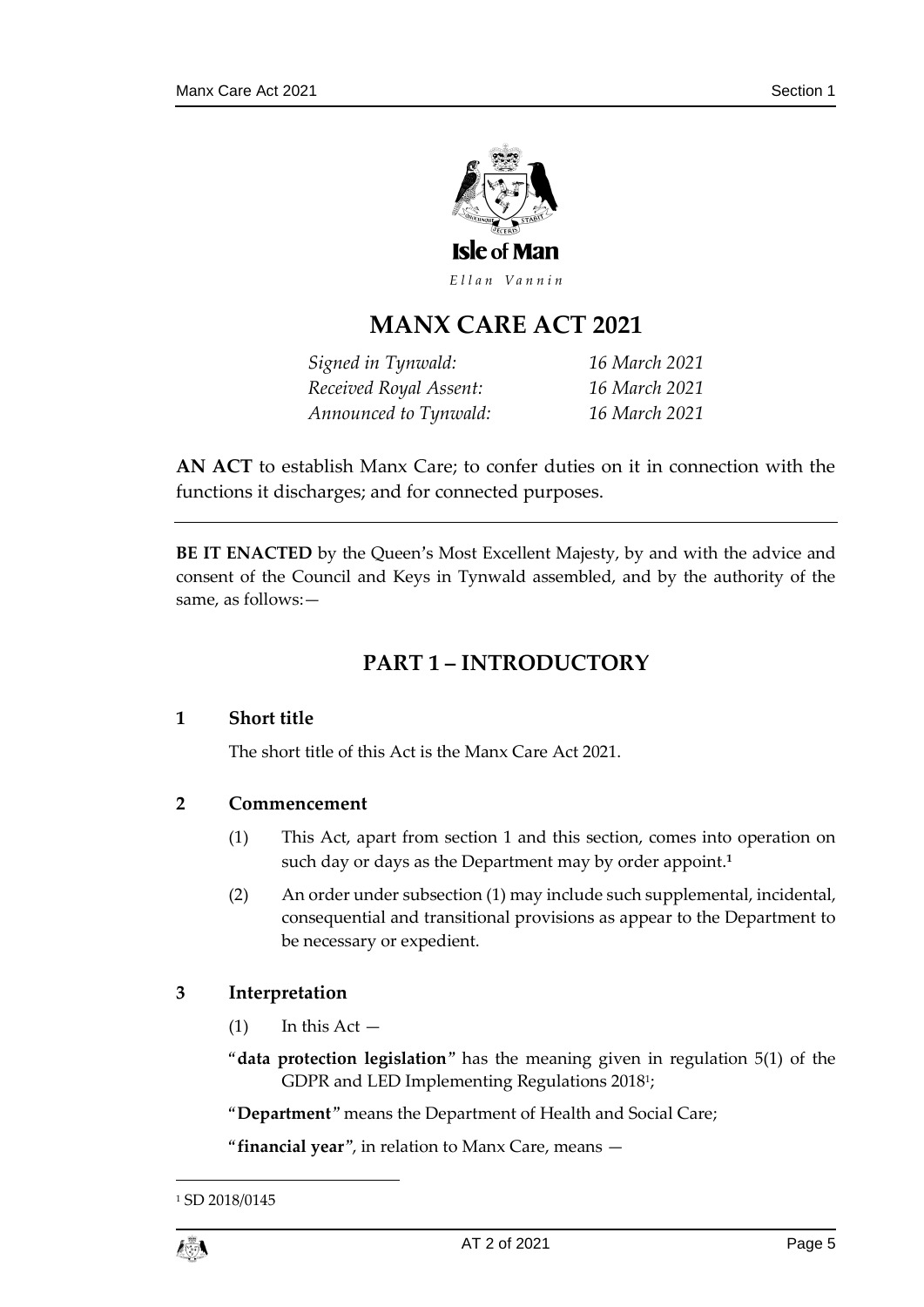- (a) the period beginning with the date on which Manx Care is established and ending with the following 31st March; and
- (b) each successive period of 12 months ending with 31st March;
- "**health and social care service**" means the service of providing health services and social care services and "**health and social care services**" shall be construed accordingly;
- "**health services**" means the services referred to in the *National Health Service Act 2001*;
- "**service user**" means an individual to whom, or in relation to whom, a health service or social care service is provided;
- "**social care services**" means social care services and carer support provided under the *Social Services Act 2011* and social services provided under the *Children and Young Persons Act 2001*.
- (2) Any document which may or must be published by any person under this Act must, unless otherwise stated, be published —
	- (a) without undue delay;
	- (b) electronically on an appropriate website if one exists or, where electronic publication is not possible or appropriate, in such manner as the person in question thinks appropriate.

## <span id="page-5-0"></span>**PART 2 – DUTIES AND RESPONSIBILITIES OF THE DEPARTMENT**

## <span id="page-5-1"></span>**4 Promotion of comprehensive health and social care service**

- (1) Without prejudice to the following provisions of this Act, the Department must continue to promote in the Island a comprehensive health and social care service to secure improvement in —
	- (a) the physical and mental health of people in the Island;
	- (b) the prevention, diagnosis and treatment of physical and mental illness;
	- (c) the provision of social care services for people in the Island.
- (2) For that purpose, the Department has the duties conferred on it by or under—
	- (a) the *National Health Service Act 2001* and the *National Health and Care Service Act 2016*;
	- (b) the *Social Services Act 2011*;
	- (c) the *Children and Young Persons Act 2001*;
	- (d) the *Mental Health Act 1998*;
	- (e) this Act; and

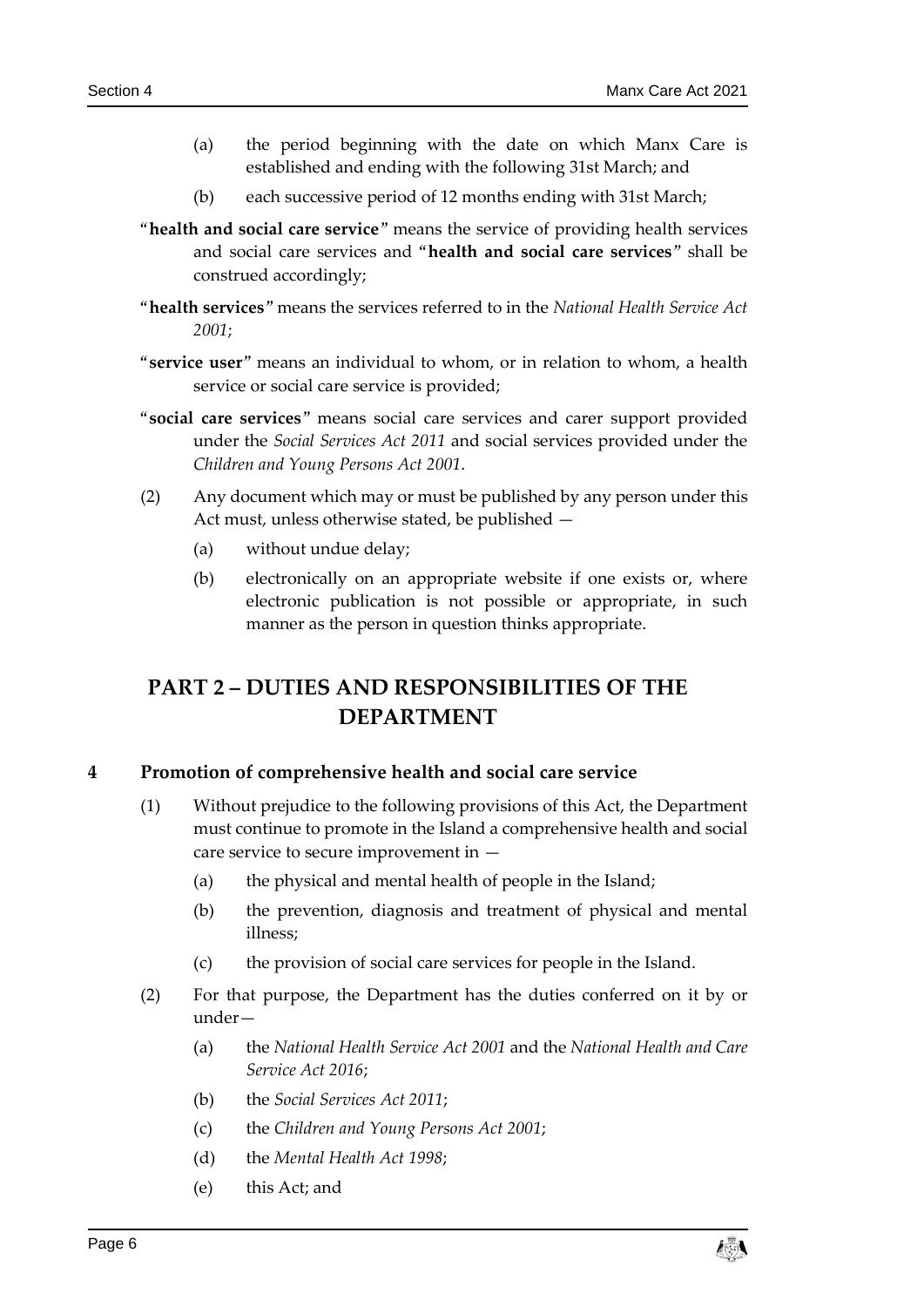- (f) any other enactment (whenever passed).
- (3) The Department retains responsibility to Tynwald for the provision of health services and social care services comprising the health and social care service whether those services are provided in the Island or elsewhere.

## <span id="page-6-0"></span>**5 Improvement in quality of services**

- (1) The Department must exercise its functions with a view to securing continuous improvement in the outcome of services provided to individuals for or in connection with the following—
	- (a) the prevention, diagnosis or treatment of illness;
	- (b) the protection or improvement of public health;
	- (c) the assessment and provision of social care services,

and in doing so must, in particular, have regard to principles of generally accepted evidence-based practice.

- (2) Those outcomes include, in particular, outcomes which show—
	- (a) the effectiveness of the services;
	- (b) the safety of the services; and
	- (c) the quality of the services.

## <span id="page-6-1"></span>**6 Promotion of autonomy**

- (1) The Department must, in the exercise of its functions, have regard to the desirability of securing so far as consistent with the interests of the health and social care service—
	- (a) that any other person  $(P)$ 
		- (i) exercising functions in relation to that service; or
		- (ii) providing services for the Department's purposes,

is free to exercise those functions, or provide those services, in the manner P considers most appropriate; and

- (b) that unnecessary burdens are not imposed on P.
- (2) Where the Department considers that there is a conflict between the requirements under this section and those under section 4, it must give priority to the latter.

## <span id="page-6-2"></span>**7 Obtaining of appropriate advice**

The Department must obtain advice appropriate for enabling it effectively to discharge its functions from persons who (taken together) have a broad range of professional expertise in—

(a) the prevention, diagnosis or treatment of illness;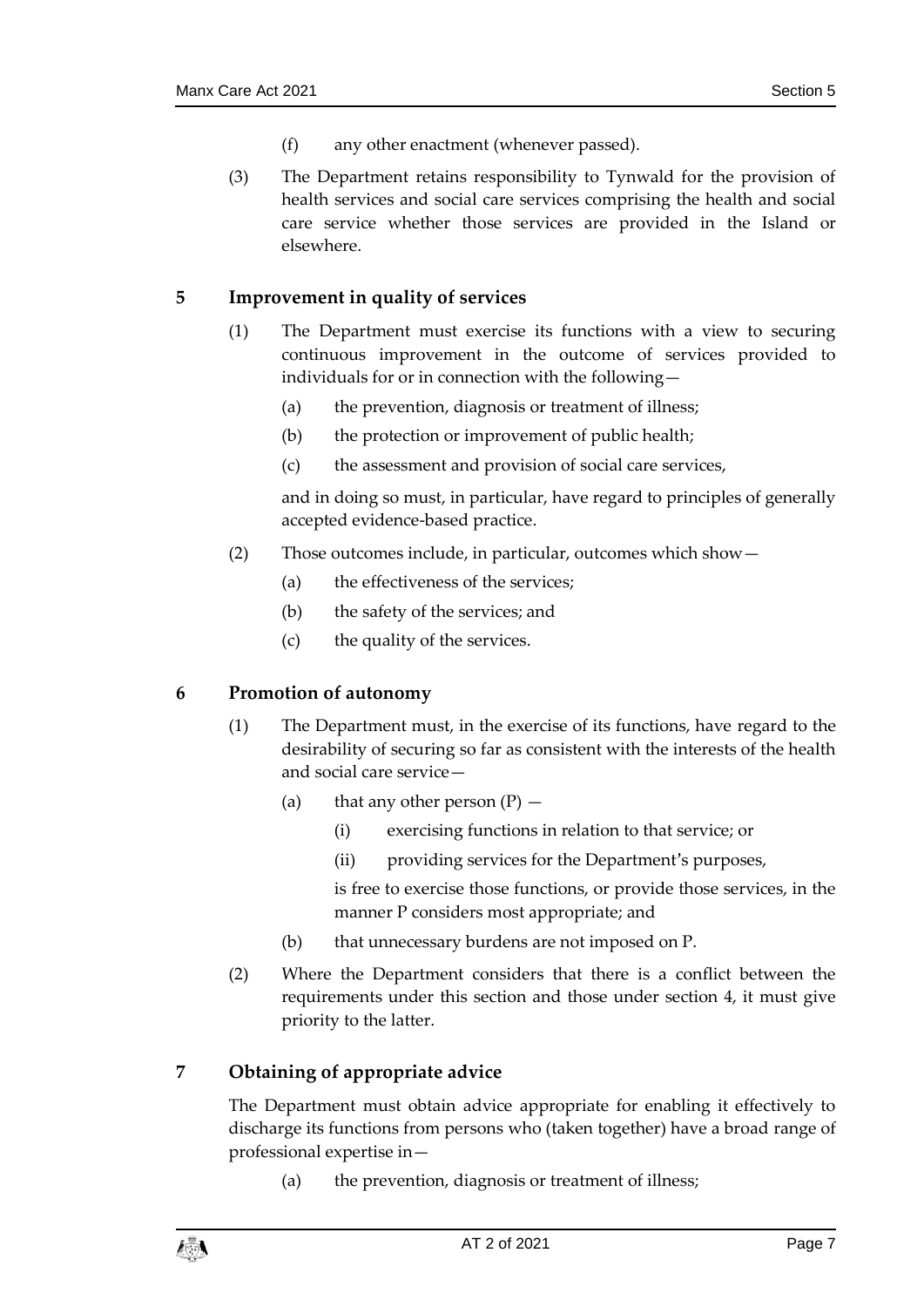- (b) the protection or improvement of public health; and
- (c) the provision or improvement of social care services.

## <span id="page-7-0"></span>**8 Public involvement and consultation by the Department**

- (1) This section applies to any health services and social care services which are, or are to be, provided by the Department or by a person with whom the Department has entered into arrangements for that purpose ("relevant arrangements").
- (2) The Department must make provision to secure that individuals to whom services are being, or may be, provided are involved whether by being consulted or provided with information in other ways —
	- (a) in the planning of the relevant arrangements by the Department;
	- (b) in the development and consideration of proposals by the Department for changes in the relevant arrangements where the implementation of the proposals would have an impact on the manner in which the services are delivered to the individuals or the range of health services and social care services available to them; and
	- (c) in decisions of the Department affecting the operation of the relevant arrangements where the implementation of the decisions would, if made, have an impact.
- (3) The reference in subsection (2)(b) to the delivery of services is to their delivery at the point they are received by service users.

## <span id="page-7-1"></span>**9 Promoting education and training**

The Department must, in the exercise of its functions, have regard to the need to promote education and training for persons who are engaged under a contract of service or for services or otherwise, or who are considering engaging in that way, in an activity which involves or is connected with the provision of either, or both, health services and social care services in the Island.

## <span id="page-7-2"></span>**10 Reducing inequalities**

The Department must, in the exercise of its functions, have regard to the need to reduce inequalities between service users with respect to —

- (a) their ability to access health services and social care services; and
- (b) the outcomes achieved for them by the provision of such services.

## <span id="page-7-3"></span>**11 Candour**

(1) The Department must, in the exercise of its functions, act in an open and transparent way.

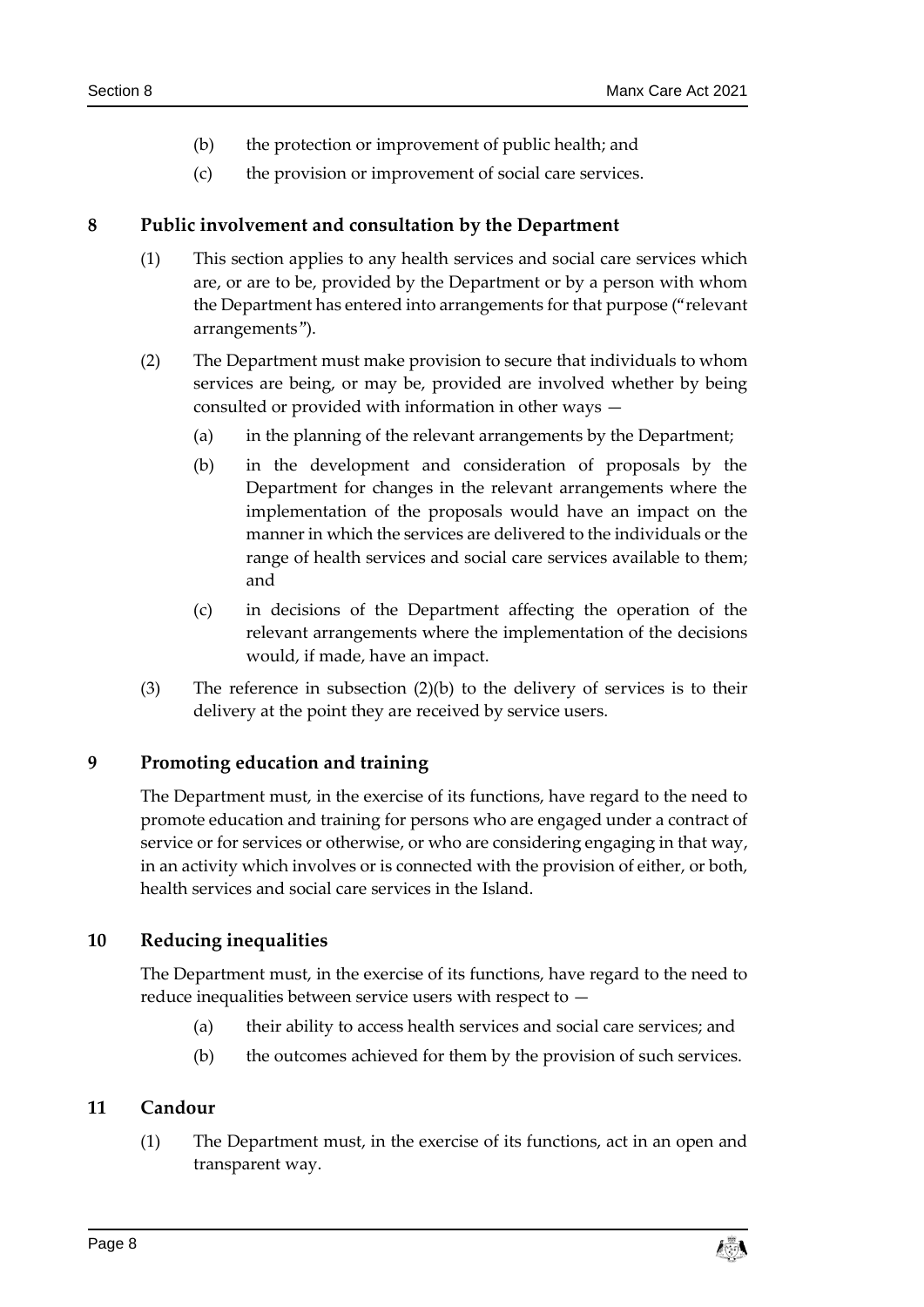(2) The Department must, by regulations, make provision as to the information to be provided by a relevant service provider in a case where an incident of a specified description, or a prescribed degree of severity, affecting a service user's safety occurs in the course of the service user being provided with a health service or a social care service.

Tynwald procedure —approval required.

- (3) Regulations may set out a "duty of candour procedure" applicable to a relevant service provider and may in particular make provision about —
	- (a) the notification to be given by the relevant service provider;
	- (b) the apology to be provided by the relevant service provider to a service user or relevant person;
	- (c) the actions to be taken by the relevant service provider to offer and arrange a meeting with a service user or relevant person, including asking them whether they wish to receive an account of the incident referred to in subsection (2) or information about further steps taken;
	- (d) the actions which must be taken at, and following, such a meeting;
	- (e) an account of the incident referred to in subsection (2);
	- (f) information about further steps taken and any other information to be provided by the relevant service provider;
	- (g) the form and manner in which information must be provided;
	- (h) the circumstances in which the relevant service provider is to make available, or provide information about, support to persons affected by the incident;
	- (i) the keeping of information by the relevant service provider;
	- (j) steps to be taken by the relevant service provider
		- (i) to review the circumstances leading to the incident; and
		- (ii) following such a review,

even if the service user or relevant person has advised that they do not wish to receive an account of the incident as mentioned in subsection (2) or information about further steps taken;

- (k) training, supervision and support to be provided by a relevant service provider to any person carrying out any part of the procedure on behalf of the relevant service provider;
- (l) a relevant person.
- (4) Regulations may provide for
	- (a) the making of a report on the duty of candour which must not mention the name of any individual or contain any information which, in the relevant service provider's opinion, is likely to identify any individual; and
	- (b) the timing of such a report.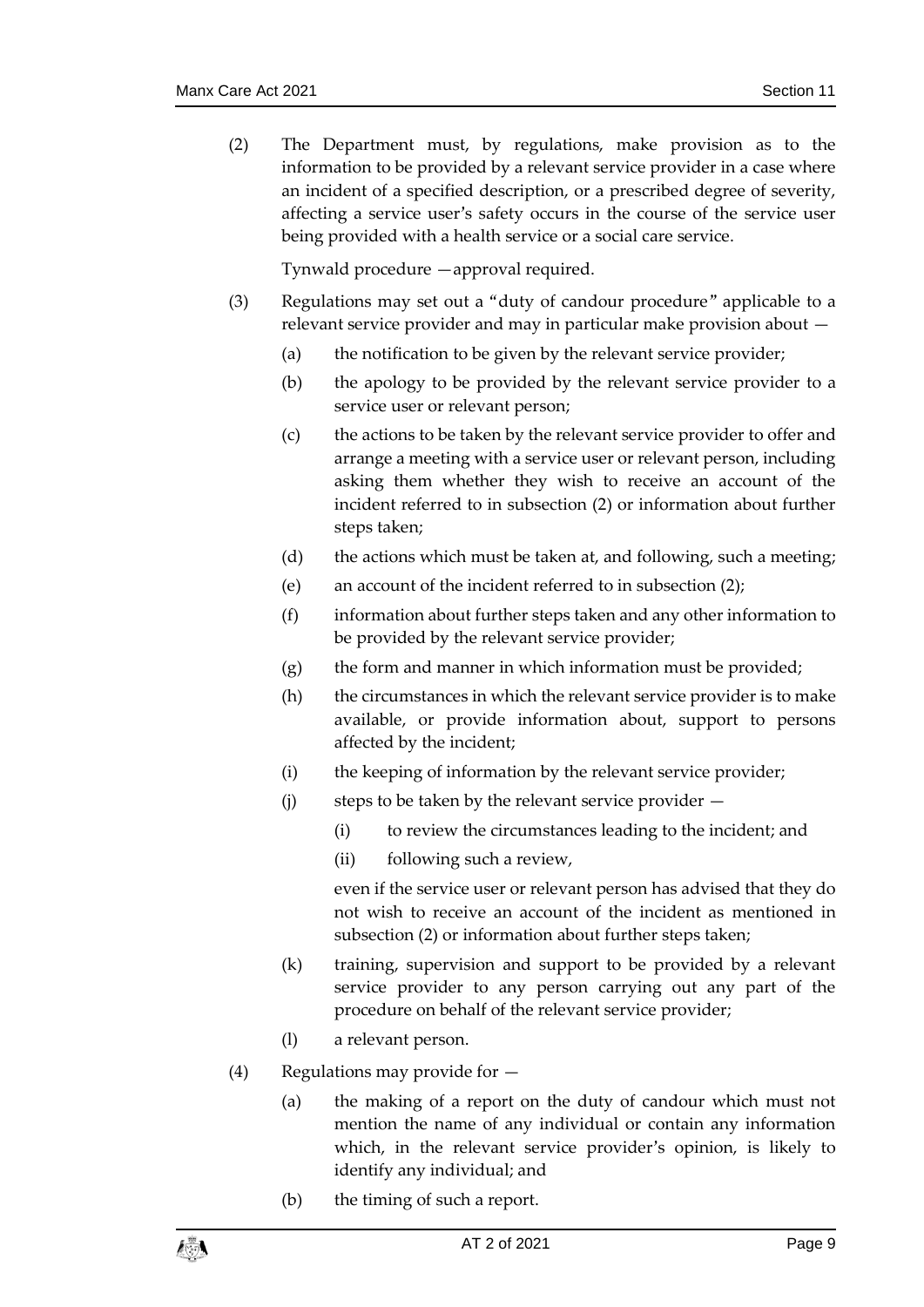- (5) Regulations may, in respect of a report referred to in subsection (4), provide that it must include —
	- (a) information about the number and nature of incidents to which the duty has applied;
	- (b) an assessment of the extent to which the relevant service provider carried out the duty;
	- (c) information about the relevant service provider's policies and procedures in relation to the duty, including information about—
		- (i) procedures for identifying and reporting incidents; and
		- (ii) support available to staff and to persons affected by incidents,
	- (d) information about any changes to the relevant service provider's policies and procedures as a result of incidents to which the duty has applied; and
	- (e) such other information as the relevant service provider thinks fit.
- (6) The relevant service provider must publish a report referred to in subsection (4) in such manner as the relevant service provider thinks appropriate.
- (7) "Apology" means a statement of sorrow or regret in respect of an incident referred to in subsection (2) and an apology or other step taken in accordance with the duty of candour does not of itself amount to an admission of negligence or a breach of a statutory duty.
- <span id="page-9-0"></span>(8) "Relevant service provider" has the same meaning as in paragraph 7(11) of Schedule 1.

## **PART 3 — MANX CARE AND THE MANDATE**

## <span id="page-9-1"></span>**12 Establishment of Manx Care**

A Statutory Board known as Manx Care is established and Schedule 1 has effect.

## <span id="page-9-2"></span>**13 Manx Care and its general functions**

- (1) Such of the functions of the Department referred to in section 4 which are the subject of the mandate, must be discharged by Manx Care on behalf of the Department in accordance with the mandate, applicable regulations and any directions given to Manx Care.
- (2) In discharging those functions of the Department referred to in subsection (1) Manx Care must promote in the Island a comprehensive health and social care service, and in doing so has—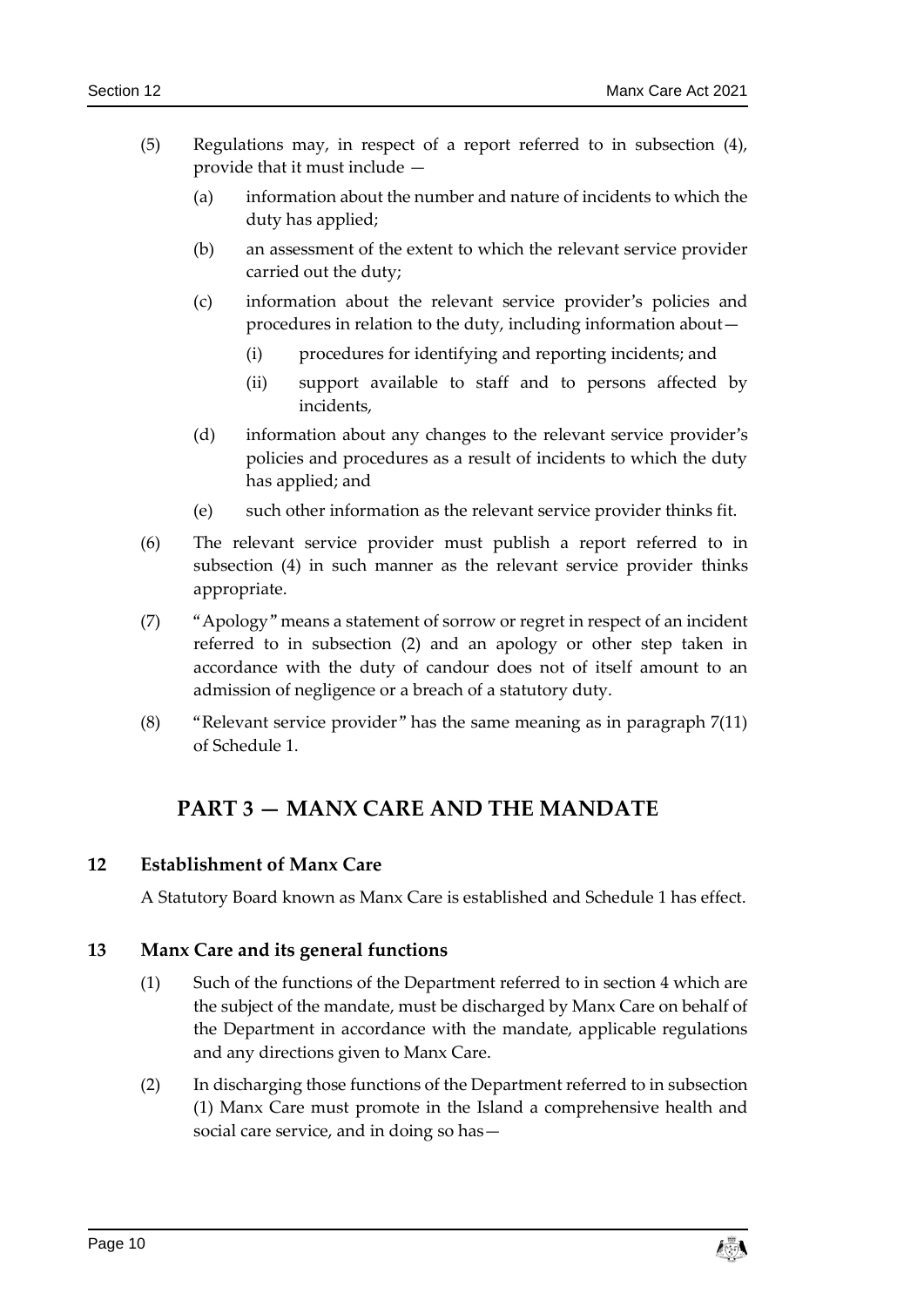- (a) the functions of providing and arranging for the provision of services for the purposes of the health and social care service in the Island in accordance with this Act; and
- (b) the duties referred to in Part 4.
- (3) Schedule 1 makes further provision about Manx Care.
- (4) A function of the Department which is discharged by Manx Care on its behalf or by a person with whom Manx Care has entered into an agreement under section 17, remains a function of the Department.
- (5) Any contracts or agreements entered into by the Department which are connected to, or dependent on, or have as their subject matter a function of the Department which is the subject of the mandate are deemed to be novated to Manx Care and references to the Department in such contracts and agreements are (unless the context otherwise requires) to be read as references to Manx Care.

## <span id="page-10-0"></span>**14 Mandate to Manx Care**

- (1) Before the start of each financial year, the Department must publish and lay before Tynwald a document to be known as "the mandate".
- (2) The mandate must include the matters specified in Schedule 2 (which has effect for that purpose) and may include other matters.
- (3) The Department may by regulations amend Schedule 2.

Tynwald procedure — approval required.

- (4) Manx Care must seek to achieve the objectives specified in the mandate, and comply with any requirements specified in it.
- (5) Before specifying any objectives or requirements in the mandate, the Department must consult and have due regard to the views of—
	- (a) Manx Care;
	- (b) in respect of public health, such persons whom it considers are suitably qualified to advise on such matters by virtue of their training or experience; and
	- (c) such other persons as the Department considers appropriate.
- (6) The Department must keep Manx Care's performance in achieving any objectives or requirements specified in the mandate, applicable regulations and directions under review.

## <span id="page-10-1"></span>**15 Revision to the mandate**

- (1) The Department may make a revision to the mandate in a financial year only if—
	- (a) Manx Care agrees to the revision; or

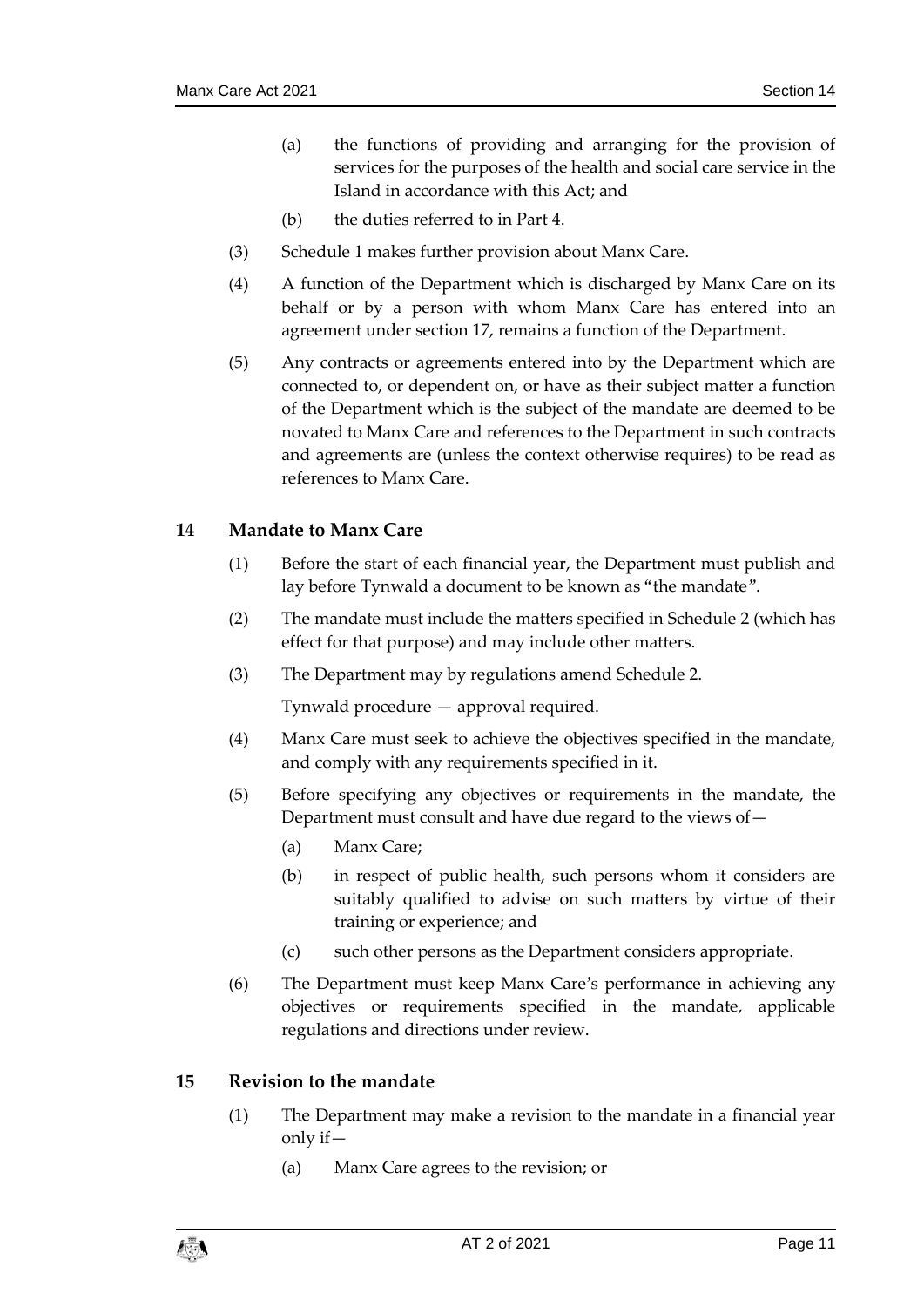- (b) the Department considers that there are exceptional circumstances that make the revision necessary.
- (2) Revisions to the mandate may consist of adding, omitting or modifying requirements.
- (3) If the Department revises the mandate, it must—
	- (a) publish the mandate as so revised; and
	- (b) lay it before Tynwald, together with an explanation of the reasons for making the revision.

## <span id="page-11-0"></span>**16 General power**

Manx Care may do anything which is calculated to facilitate, or is conducive or incidental to, the discharge of any of its functions under this Act.

## <span id="page-11-1"></span>**17 Manx Care's powers: further provision**

- (1) The power conferred on Manx Care by section 16 includes, in particular, power to enter into agreements with any person to exercise, whether jointly with Manx Care or otherwise, its functions under this Act.
- (2) An agreement made under this section does not affect the liability of Manx Care for the exercise of any of its functions and Manx Care remains liable under the mandate accordingly.

### <span id="page-11-2"></span>**18 Powers in relation to private patients**

- (1) Manx Care may make either, or both, accommodation and services in any hospital provided by the Department available to private patients.
- (2) "Private patients" are patients who undertake, or in respect of whom an undertaking is given, to pay such charges as the Department may determine for the accommodation or services.
- (3) The charges referred to in subsection (2) shall be calculated on any basis which the Department considers to be appropriate.
- (4) Manx Care may allow any medical practitioner to make arrangements for the treatment of that practitioner's private patients at any hospital in the Island.
- (5) Manx Care may exercise the powers specified in this section only if, and to the extent that, —
	- (a) the Department has given written approval; and
	- (b) both the Department and Manx Care are satisfied that anything which Manx Care proposes to do—
		- (i) will not to a significant extent interfere with the performance by Manx Care of any of its functions under this Act; and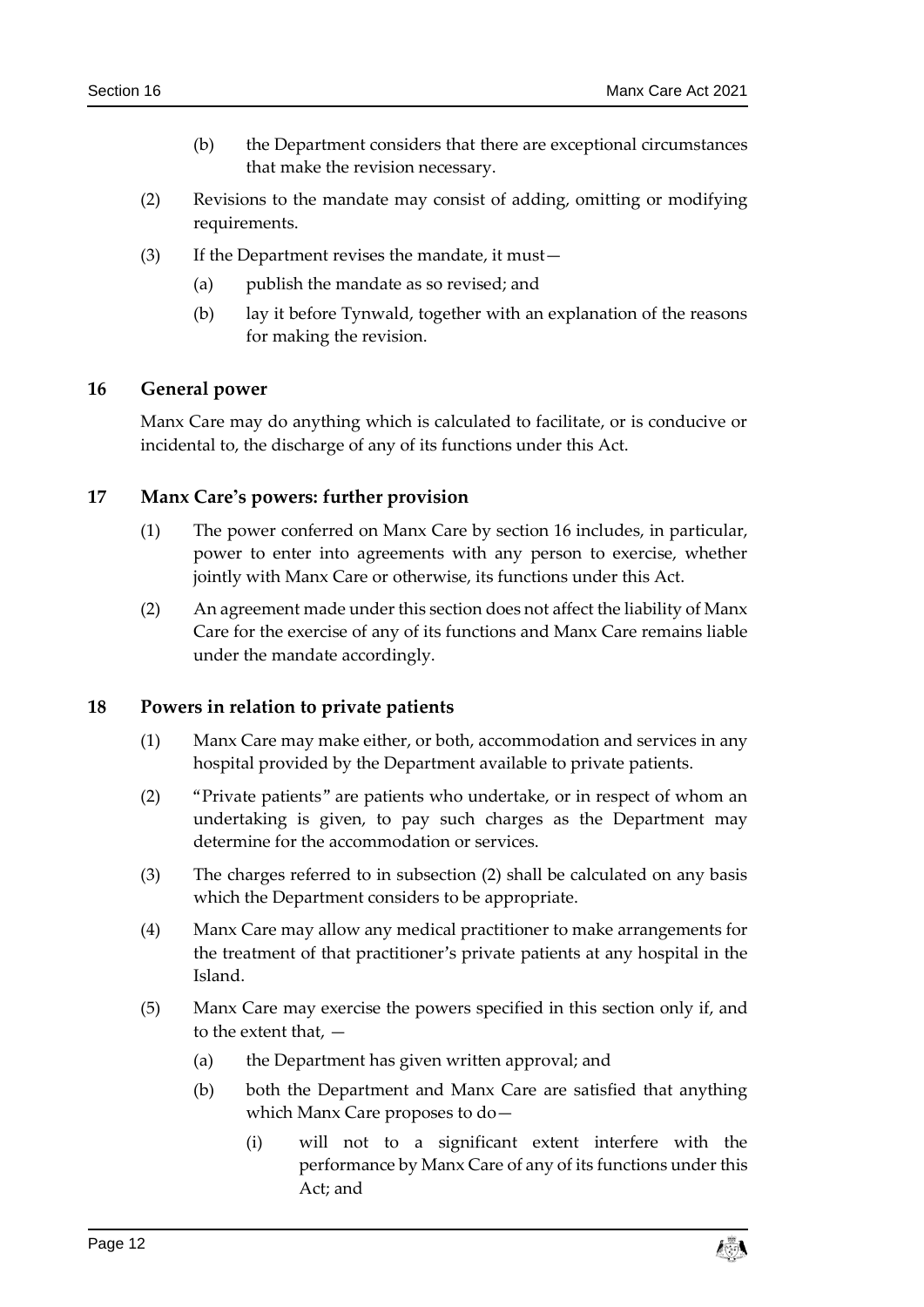(ii) will not to a significant extent operate to the disadvantage of persons seeking or afforded admission or access to accommodation or services vested in the Department for the purposes of the Department's functions under this or any other Act or services provided by Manx Care on the Department's behalf under this Act.

## <span id="page-12-0"></span>**19 Powers in relation to the management etc of facilities**

- (1) Manx Care may run, manage or supervise one or more facilities on hospital premises or grounds providing refreshments, newspapers, magazines, periodicals, confectionery, gifts and similar items.
- <span id="page-12-1"></span>(2) "Hospital" has the same meaning as in the *National Health Service Act 2001*.

## **PART 4 – MANX CARE'S DUTIES**

## <span id="page-12-2"></span>**20 Duty as to effectiveness, efficiency etc.**

Manx Care must exercise its functions under this Act effectively, efficiently and economically.

## <span id="page-12-3"></span>**21 Duty of candour**

Manx Care must exercise its functions under this Act in an open and transparent way and, in doing so, comply with regulations made under section 11.

## <span id="page-12-4"></span>**22 Duty as to clinical and social care governance framework**

- $(1)$  In the exercise of its functions, Manx Care must  $-$ 
	- (a) establish and operate a clinical and social care governance framework;
	- (b) require any person it has entered into an agreement with under section 17 to operate in the performance of that agreement—
		- (i) Manx Care's clinical and social care governance framework; or
		- (ii) operate a framework of broad equivalence; and
	- (c) where paragraph (b)(i) applies, generally promote that framework.
- (2) "A clinical and social care governance framework" means a framework through which any provider of health services or social care services endeavours continuously to improve the quality of its care, and which safeguards high standards in the provision of those services by creating an environment in which excellence can flourish.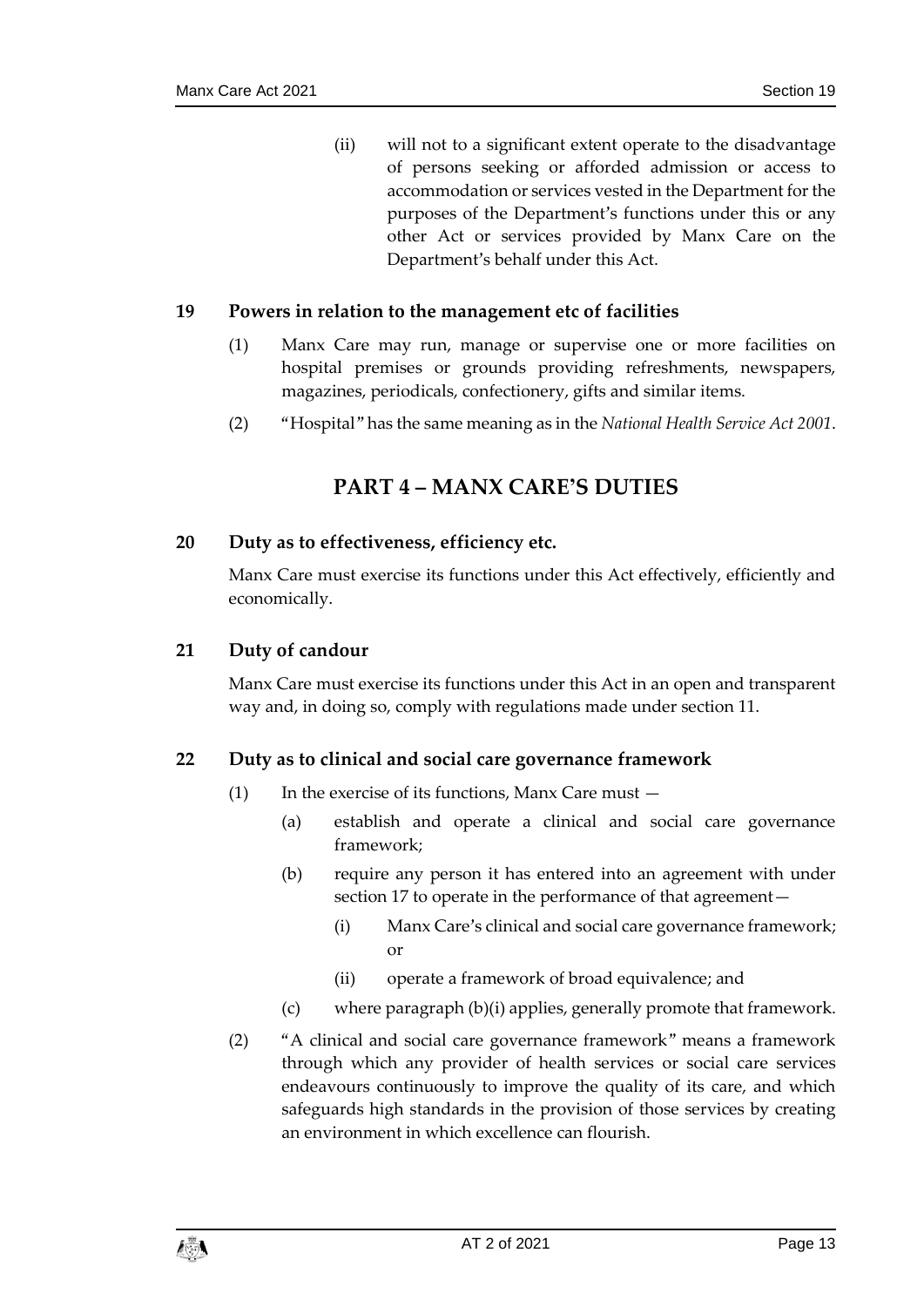## <span id="page-13-0"></span>**23 Duty as to improvement in quality of services**

- (1) Manx Care must exercise its functions with a view to securing the continuous improvement in the outcome of services provided under the mandate and in doing so must, in particular, have regard to principles of generally accepted evidence-based practice.
- (2) Those outcomes include, in particular, outcomes which show—
	- (a) the effectiveness of the services;
	- (b) the safety of the services; and
	- (c) the quality of the services.
- (3) The Department may by regulations impose requirements and standards in relation to Manx Care's duty under subsection (1) with a view to securing that any services provided under the mandate are of an appropriate quality.

Tynwald procedure —approval required.

## <span id="page-13-1"></span>**24 Duty as to reducing inequalities**

Manx Care must, in the exercise of its functions, have regard to the need to reduce inequalities between persons with respect to —

- (a) their ability to access health and social care services; and
- (b) the outcomes achieved for them by the provision of such services.

## <span id="page-13-2"></span>**25 Duty as to promoting autonomy**

- (1) Manx Care must, in the exercise of its functions, have regard to the desirability of securing so far as consistent with the interests of the health and social care service—
	- (a) that any other person  $(P)$ 
		- (i) exercising functions in relation to the health and social care service; or
		- (ii) providing services for Manx Care's purposes,

is free to exercise those functions or provide those services in the manner P considers most appropriate; and

- (b) that unnecessary burdens are not imposed on P.
- (2) Where Manx Care considers that there is a conflict between its duty under this section and its functions referred to in section 13, Manx Care must give priority to the latter.

## <span id="page-13-3"></span>**26 Duty as to promoting education and training**

Manx Care must, in the exercise of its functions, have regard to the need to promote education and training for persons who are engaged under a contract of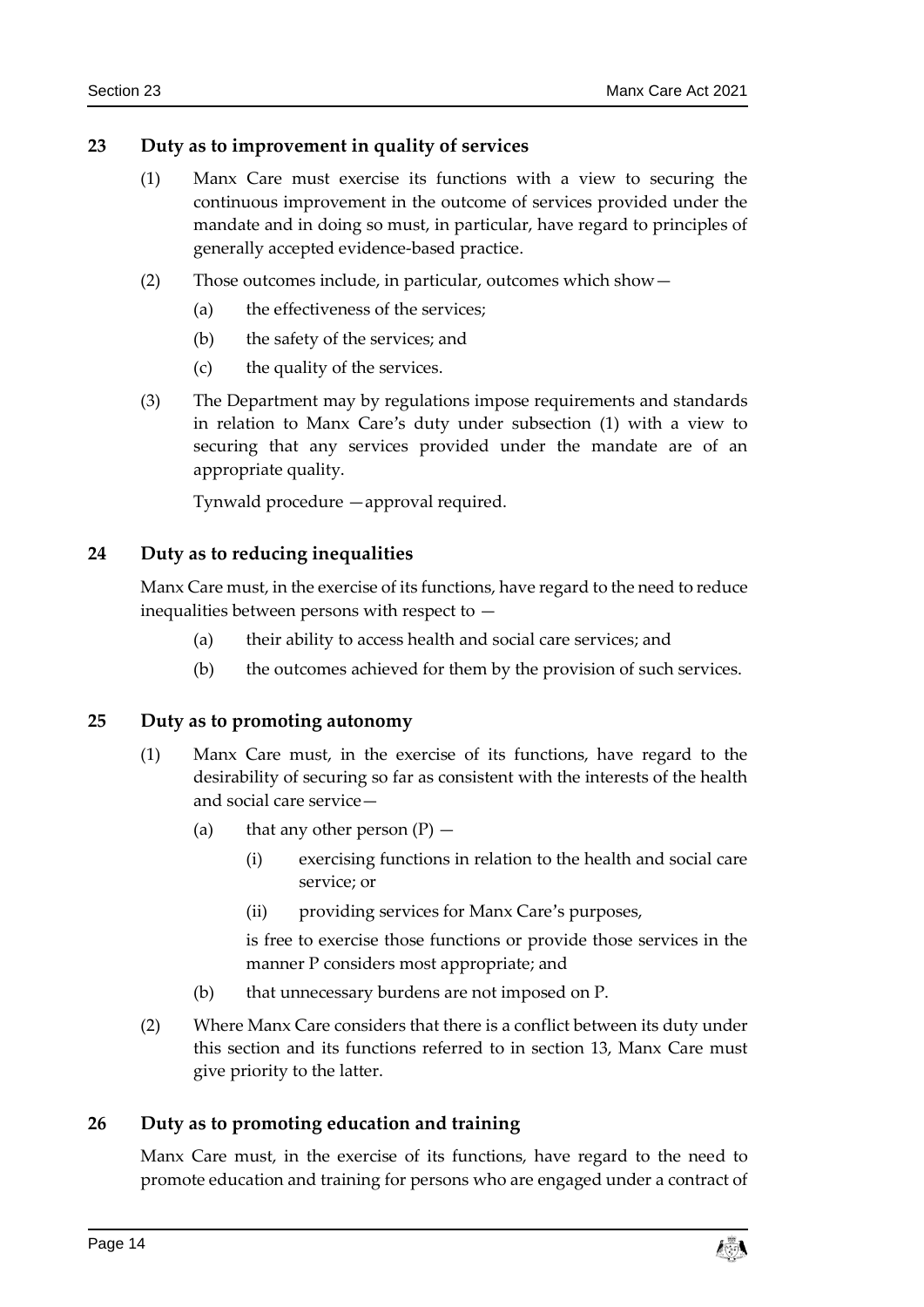service or for services or otherwise, or who are considering engaging in that way, in an activity which involves or is connected with the provision of either, or both, health services and social care services in the Island.

## <span id="page-14-0"></span>**27 Duty to promote involvement of service users**

Manx Care must, in the exercise of its functions, take reasonable steps to promote the involvement of service users, their carers and representatives (if any), in decisions which relate to—

- (a) the prevention or diagnosis of illness in relation to service users within available resources and subject to applicable guidelines; or
- (b) the care or treatment of service users within such resources and subject to such guidelines.

## **PART 5 –FUNCTIONS: ADDITIONAL**

## <span id="page-14-2"></span><span id="page-14-1"></span>**28 Exercise of functions**

- (1) This section applies to functions exercisable by Manx Care under this Act.
- (2) Manx Care may arrange for the exercise of any of its functions on its behalf  $by-$ 
	- (a) any of its executive or non-executive members (see paragraph 1 of Schedule 1), or
	- (b) any member of its staff (see paragraph 6 of Schedule 1).
- (3) Manx Care may also arrange for any of its functions to be exercised by or jointly with another person or body.
- (4) Where any functions are exercisable jointly by Manx Care and another body, they may be exercised by a joint committee of Manx Care and the other body.
- (5) Arrangements under this section may be on such terms and conditions including those as to payment as may be agreed between Manx Care and the other party to the arrangements.
- (6) Arrangements made under this section do not affect the liability of Manx Care for the exercise of any of its functions and paragraph 3 of Schedule 2 to the *Statutory Boards Act 1987* does not apply.

## <span id="page-14-3"></span>**29 Power to confer additional functions on Manx Care**

(1) The Department may by regulations provide that Manx Care is to have such additional functions in relation to the health and social care service as may be specified in the regulations.

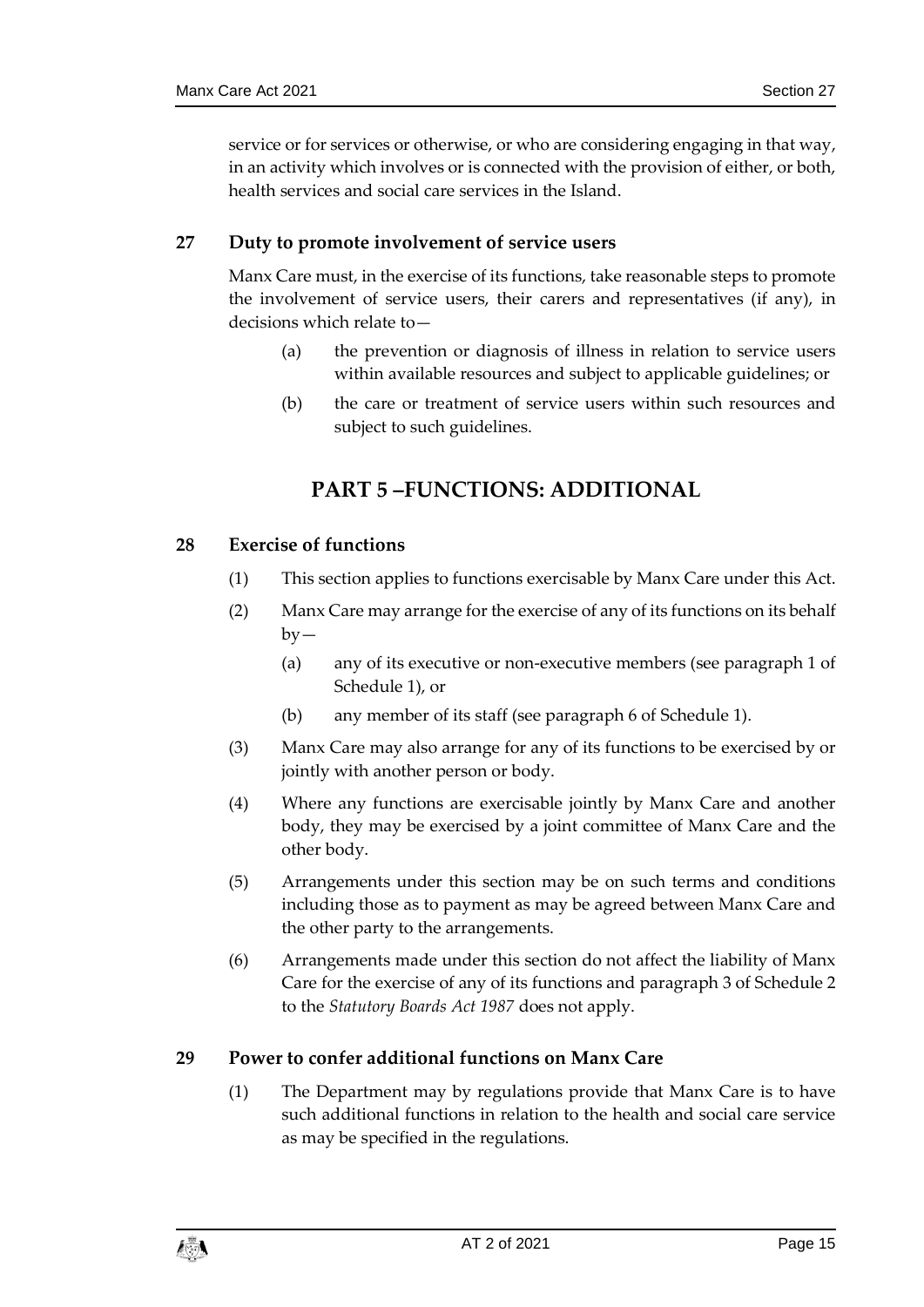(2) A function may be specified in regulations under subsection (1) only if the function is connected to another function of Manx Care under the mandate.

Tynwald procedure —approval required.

## <span id="page-15-0"></span>**30 Failure by Manx Care to discharge any of its functions**

- (1) Where the Department
	- (a) considers (whether following an inspection referred to in Schedule 1 or otherwise) that Manx Care—
		- (i) is failing or has failed to discharge, or properly discharge, any of its functions; or
		- (ii) is failing or has failed to comply with any applicable regulations or directions addressed to it by the Department; and
	- (b) considers that the failure is significant,

it may direct Manx Care to take steps to rectify the failure and to prevent its repetition.

- (2) Directions under subsection (1) may (in particular) include directing Manx Care —
	- (a) to rectify the failure within a given period;
	- (b) to engage experts (named or otherwise) to assist in addressing and rectifying the failure; and
	- (c) to provide the Department with periodic reports on its progress in rectifying the failure.
- (3) Where Manx Care fails to comply with a direction given to it by the Department, and the Department considers that the failure on the part of Manx Care is significant, it must notify the Council of Ministers in writing as soon as practicable.
- (4) Where notified in accordance with subsection (3), the Council of Ministers may give a direction if, and not otherwise, it considers that there is a failure on the part of Manx Care and it agrees with the Department's assessment that the failure is significant.
- (5) A direction given by the Council of Ministers under subsection (4) may direct Manx Care to discharge such of its functions, and in such manner and within such period or periods, as may be specified in the direction.
- (6) If Manx Care fails to comply with a direction given under subsection (4), the Council of Ministers may direct the Department—
	- (a) to discharge the functions to which it relates; or
	- (b) make arrangements for any other person to discharge them.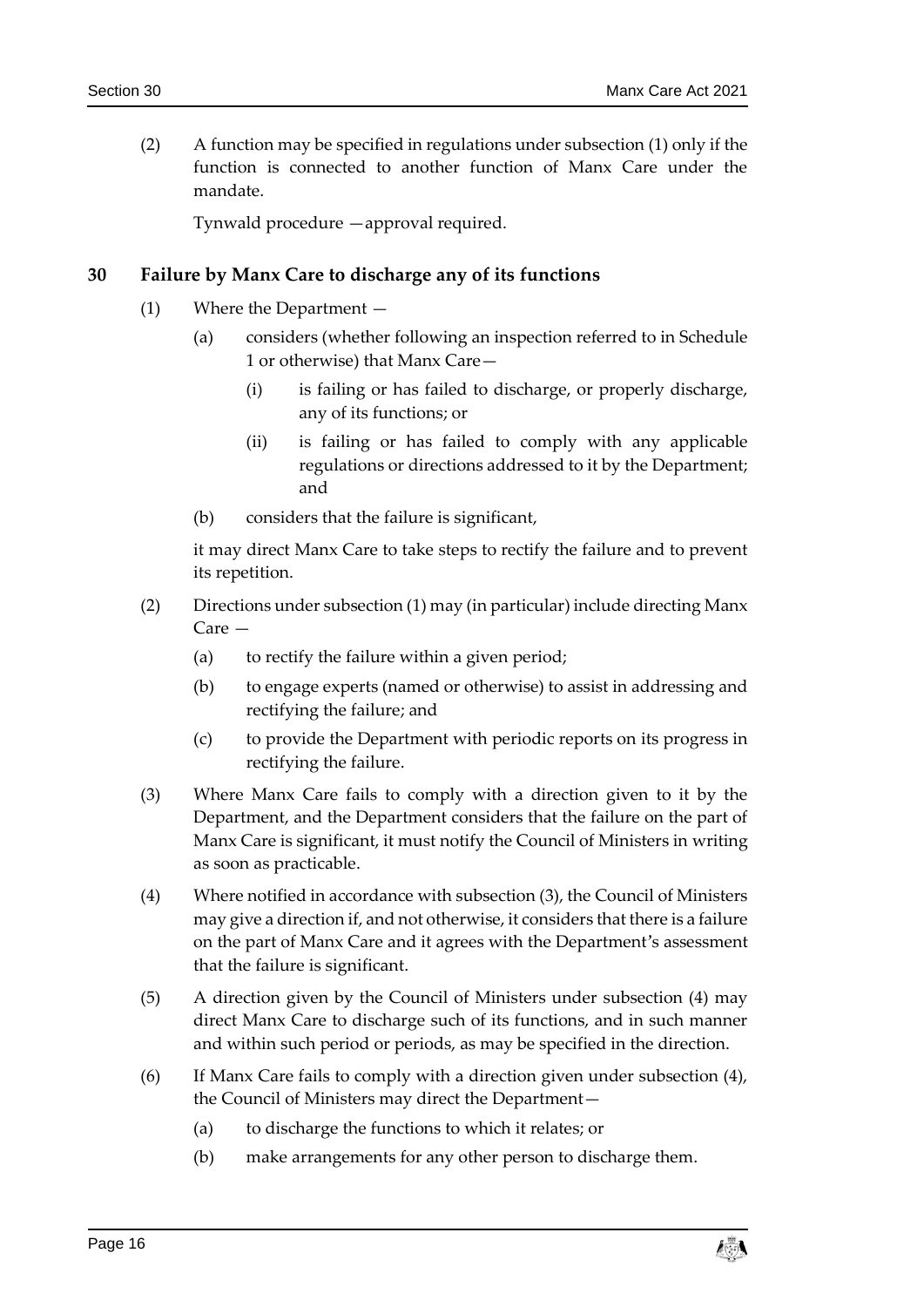- (7) Where the Council of Ministers gives a direction under this section it must publish the reasons for doing so.
- (8) For the purposes of this section a failure to discharge a function properly includes a failure to discharge it consistently with the mandate, any applicable regulations or any directions addressed to Manx Care.
- <span id="page-16-0"></span>(9) In consequence of this section, paragraph 12 of Schedule 2 to the *Statutory Boards Act 1987* does not apply.

## **PART 6 – PLANS AND REPORTS**

## <span id="page-16-1"></span>**31 Operating plan**

- (1) In respect of the financial year in which Manx Care is established and the financial year immediately following it ("the second financial year"), Manx Care must publish an overview document setting out how it intends to comply with the mandate in those years.
- (2) Manx Care must in each financial year following the second financial year publish an operating plan covering the next three consecutive financial years.
- (3) That operating plan must set out
	- (a) how Manx Care proposes to exercise its functions and comply with the mandate in the first of those three consecutive financial years; and
	- (b) in outline, its proposals in relation to the exercise of its functions in the following two financial years.
- (4) Before publishing its operating plan, Manx Care may consult such other persons as it considers appropriate.
- (5) Manx Care may revise the operating plan.
- (6) Manx Care must publish any revised operating plan.
- (7) Manx Care must send a copy of the operating plan to
	- (a) the Department, and
	- (b) such other persons as Manx Care considers appropriate.
- (8) The Department must lay a copy of the operating plan before Tynwald together with the mandate.
- (9) References to "plan" in subsections (7) and (8) include a revised plan.

## <span id="page-16-2"></span>**32 Annual report**

(1) No later than six months after the end of each financial year, Manx Care must publish an annual report on how it has exercised its functions during the year.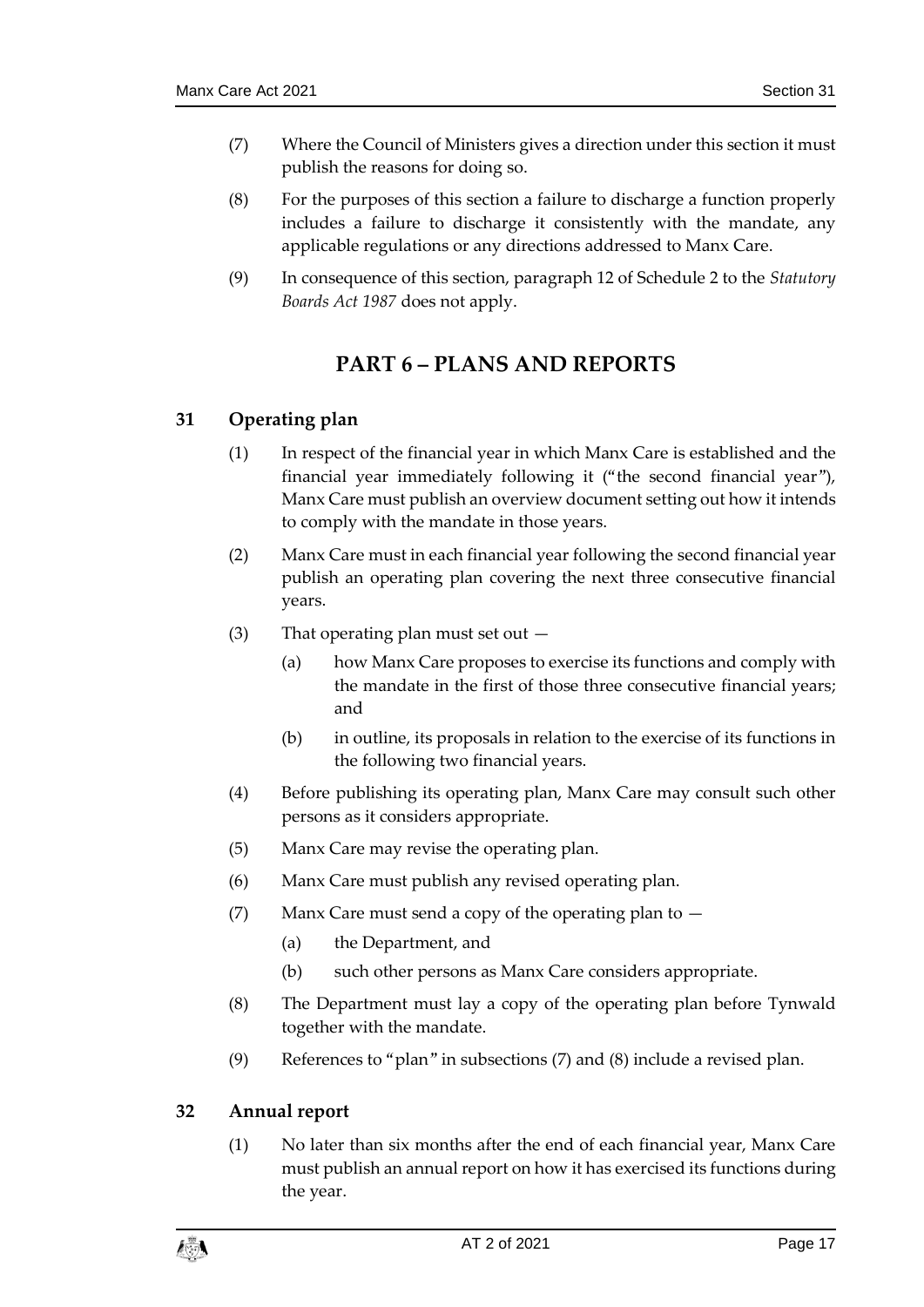- (2) The annual report must, in particular, contain an assessment of  $-$ 
	- (a) the extent to which Manx Care met any objectives or requirements specified in the mandate for that year; and
	- (b) the extent to which it gave effect to the proposals in its operating plan for that year.
- (3) The Department must, having considered the annual report, set out in a letter to Manx Care its assessment of Manx Care's performance of its functions in the financial year in question.
- (4) The letter must, in particular, contain the Department's assessment of the matters mentioned in subsection (2).
- (5) The Department must—
	- (a) publish the letter; and
	- (b) lay a copy of the letter and the annual report before Tynwald.
- (6) The Minister for the Department shall, as soon as may be, move a resolution that the report be received by Tynwald.

## <span id="page-17-0"></span>**33 Departmental requests**

- (1) The Department may, by a request in writing, require Manx Care to provide it with information which is necessary, or reasonably incidental, for the purposes of the Department's functions in relation to the health and social care service.
- (2) Manx Care must provide that information, or an explanation for not doing so, by the date specified in the request and in accordance with the request.

## <span id="page-17-1"></span>**PART 7 – MISCELLANEOUS AND SUPPLEMENTARY**

## <span id="page-17-2"></span>**34 Duty to share information**

- (1) This section applies to information about a service user that is held by a relevant person for the purposes of its functions under the mandate.
- (2) A relevant person must ensure that the information is disclosed in an appropriate and timely manner to—
	- (a) those working for that person; and
	- (b) any other relevant person with whom that person communicates about the service user.

This is subject to subsections (3) to (6).

- (3) Subsection (2) applies only so far as the relevant person considers that the disclosure —
	- (a) is necessary for the provision to the service user of health services or social care services; and

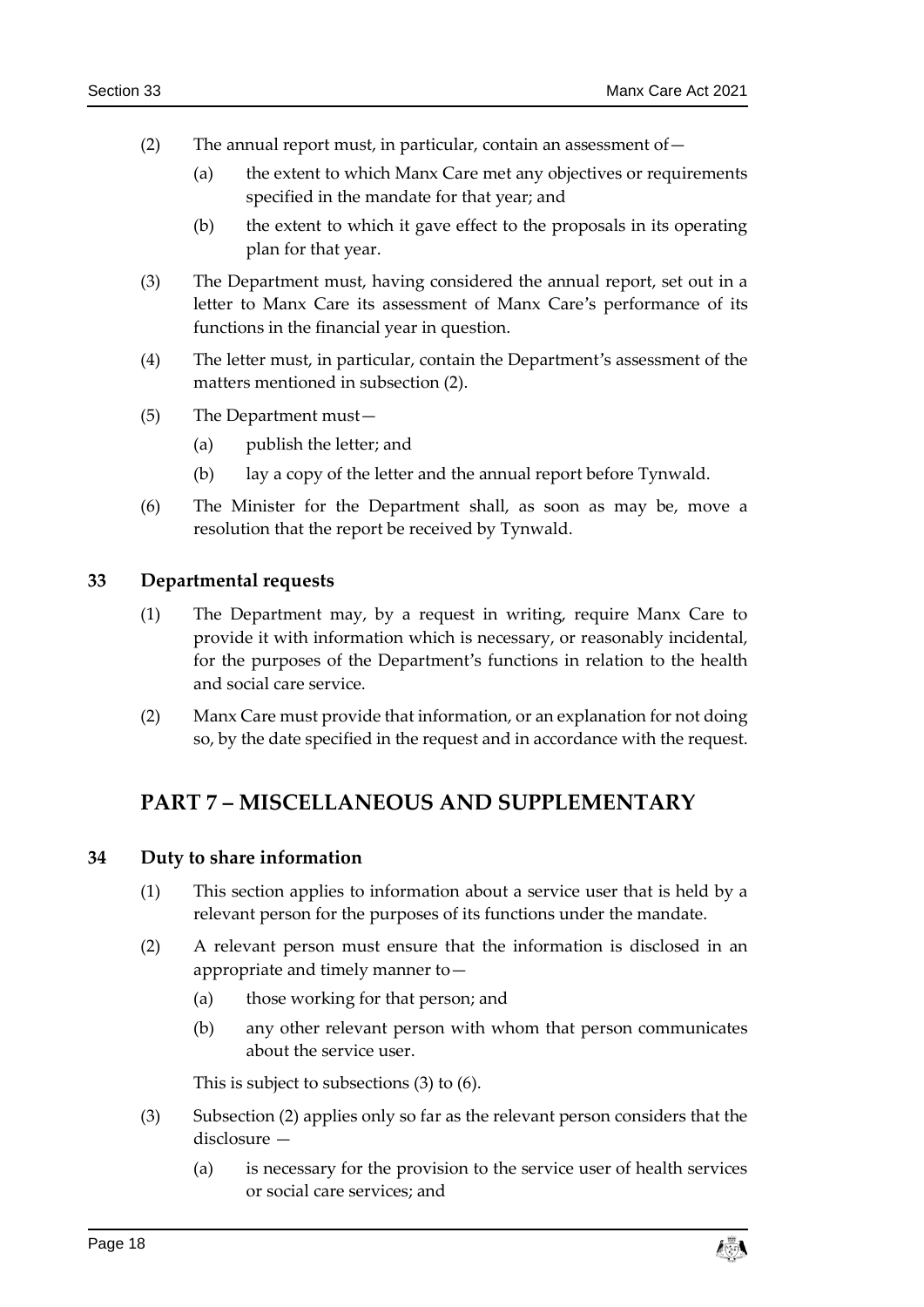- (b) is in the best interests of the service user.
- (4) A relevant person need not comply with subsection (2) if that person reasonably considers that one or more of the following apply—
	- (a) the service user objects, or would be likely to object, to the disclosure of the information;
	- (b) for any other reason the relevant person is not reasonably able, or should not be required, to comply with subsection (2).
- (5) This section does not permit a relevant person to do anything which, but for this section, would be inconsistent with—
	- (a) any provision of data protection legislation; or
	- (b) any duty of care or confidence imposed by statute or otherwise.
- (6) This section does not require a relevant person to do anything which that person is required to do under a common law duty of care or confidence (and, accordingly, any such requirement is to be treated as arising under that common law duty and not under this section).
- (7) "Relevant person" means the Department, Manx Care and, where appropriate, a person with whom Manx Care has entered into an agreement under section 17.

## <span id="page-18-0"></span>**35 Transfer schemes**

- (1) Schedule 3 has effect in respect of the transfer to Manx Care of interests, rights and liabilities of, or pertaining to, the Department.
- (2) Schedule 4 has effect in respect of the transfer to Manx Care of staff.

## <span id="page-18-1"></span>**36 References to the Department**

- (1) All references to the Department or an officer of the Department, so far as they relate to its functions which are the subject of the mandate but not otherwise, in any statutory provision, agreement, deed, instrument, licence, consent, application, notice or other document whatsoever shall, unless the context otherwise requires, be construed —
	- (a) as references to Manx Care or an officer of Manx Care; or
	- (b) where Manx Care has entered into an agreement with any person under section 17, as references to that person or an officer of that person.
- (2) Nothing in this section effects a transfer of the functions of the Department which are the subject of the Mandate from it to Manx Care or from it to any other person.

## <span id="page-18-2"></span>**37 Amendment of Statutory Boards Act 1987**

[Amended Schedule 1 to the *Statutory Boards Act 1987*]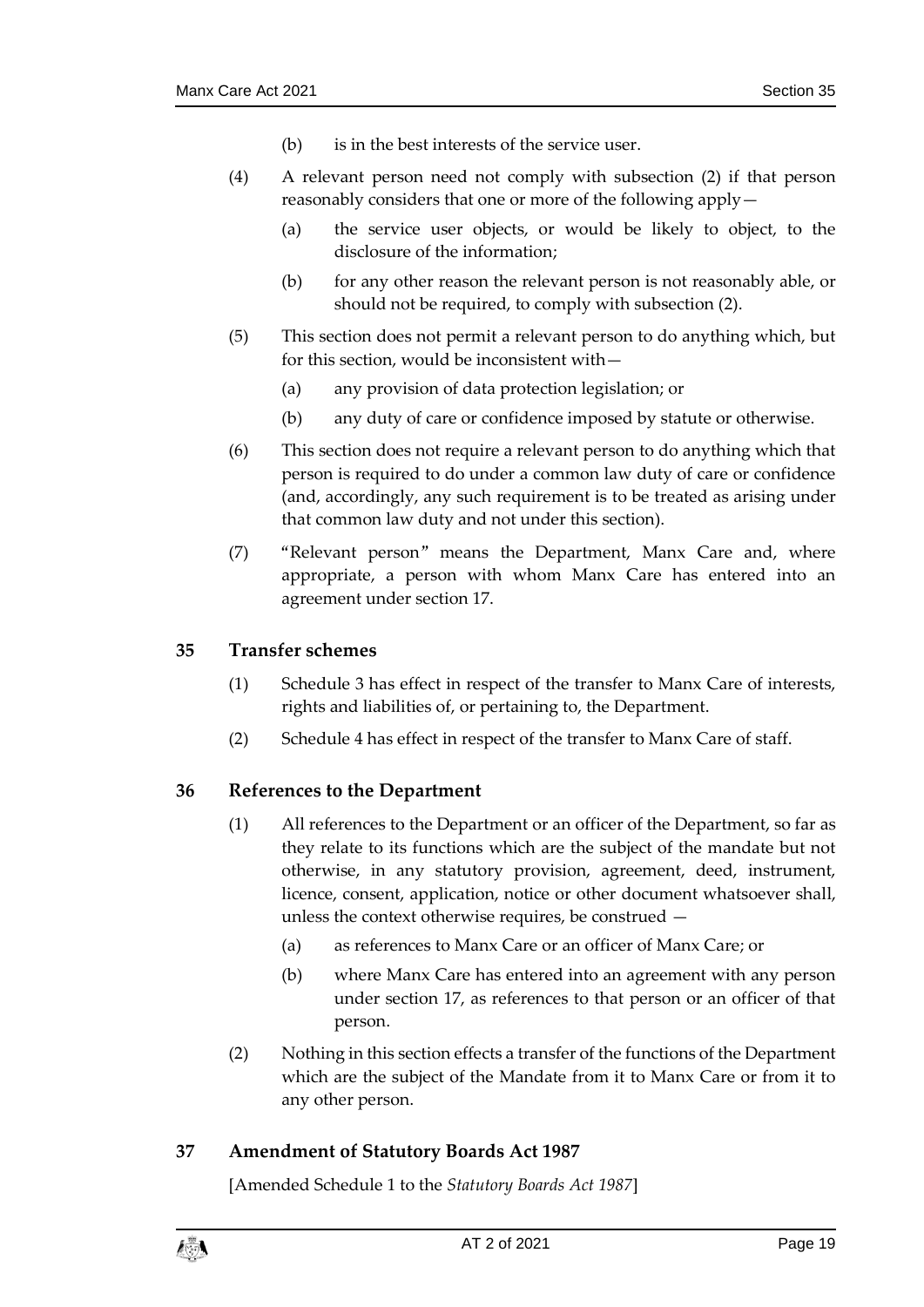## <span id="page-19-0"></span>**38 Consequential amendments**

The enactments specified in Schedule 5 are amended in accordance with that Schedule.

## <span id="page-19-1"></span>**39 Regulations**

- (1) The Department may by regulations make—
	- (a) any supplementary, incidental or consequential provision;
	- (b) any transitory, transitional or saving provision;

which it considers necessary or expedient for the purposes of, in consequence of or for giving full effect to any provision of this Act.

(2) Regulations may modify, repeal or revoke any provision of any enactment passed or made before or at the same time as this Act.

Tynwald procedure —approval required.

(3) The Department may by regulations amend the *Children and Young Persons Act 2001*, the *National Health Service Act 2001* and the *Social Services Act 2011*.

This is subject to subsection (4).

Tynwald procedure — approval required.**<sup>2</sup>**

- (4) Regulations under subsection (3) may
	- (a) make; or
	- (b) enable the Department by regulations under one or more of the Acts mentioned in subsection (3) to make,

such provision as the Department considers appropriate in respect of complaints in respect of services provided and functions performed under one or more of those Acts or this Act by, or on behalf of, the persons and bodies specified in subsection (5).

Tynwald procedure for regulations under paragraph (b) — approval required.**<sup>3</sup>**

- (5) The persons and bodies referred to in subsection (4) are  $-$ 
	- (a) the Department; and
	- (b) Manx Care.**<sup>4</sup>**
- (6) To avoid doubt, subsection (1) applies in relation to subsection (3) and in relation to regulations made under or in accordance with subsection (3) (including regulations referred to in subsection (4)(b)) as it applies in relation to any other provision of this Act.**<sup>5</sup>**

### <span id="page-19-2"></span>**40 Directions**

(1) Directions under this Act must be in writing.

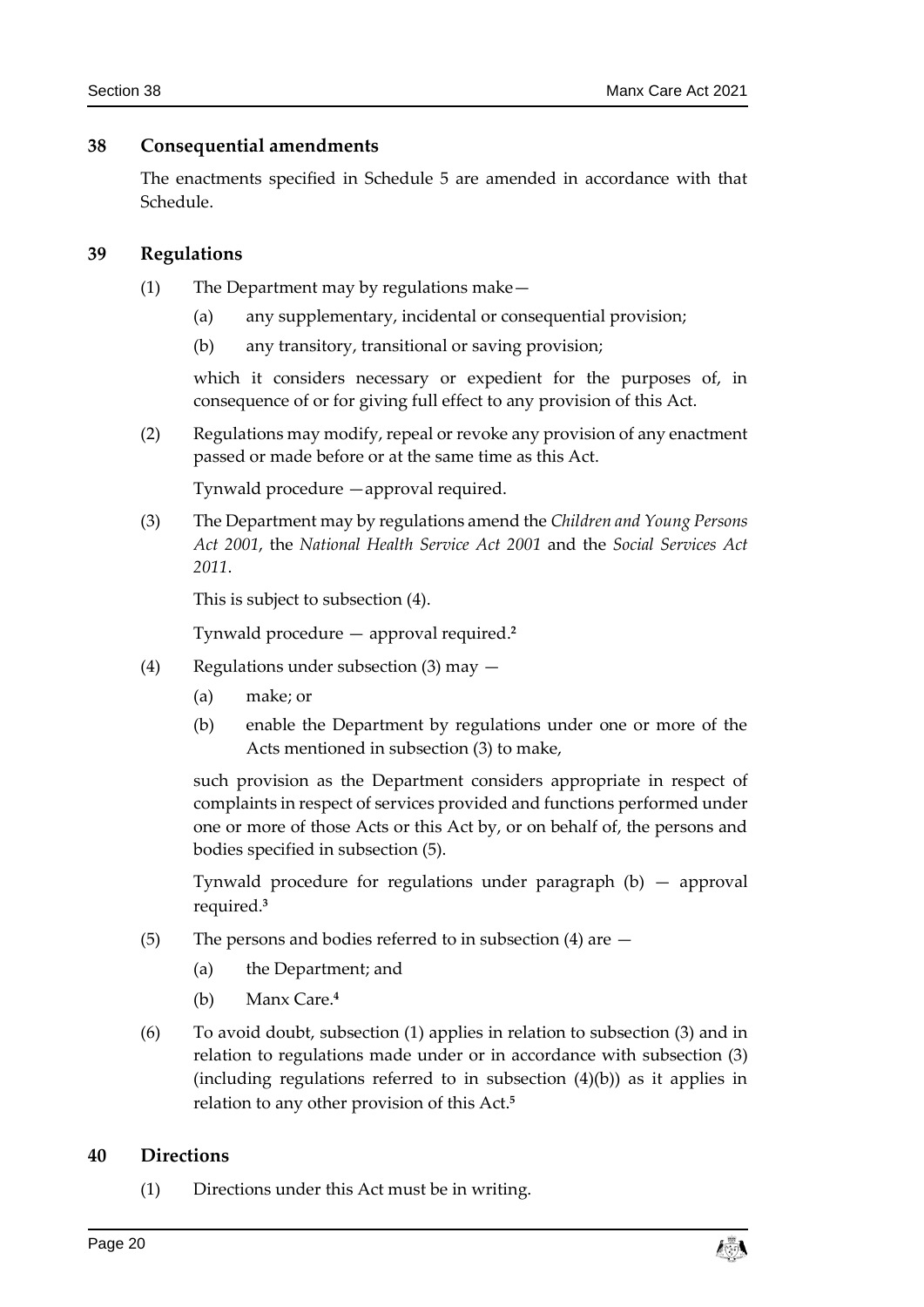- (2) Without prejudice to any other provision of this Act, directions given to Manx Care by the Department may—
	- (a) specify objectives to be achieved by Manx Care;
	- (b) specify the time frames for the achievement of objectives; and
	- (c) suggest methods of achieving objectives (such suggestions are not binding).
- (3) Directions must be published by the Department.
- (4) Subsection (3) does not require the Department to publish part of a direction if—
	- (a) it could refuse to disclose it in response to a request under the *Freedom of Information Act 2015*; or
	- (b) its disclosure is prohibited by any enactment.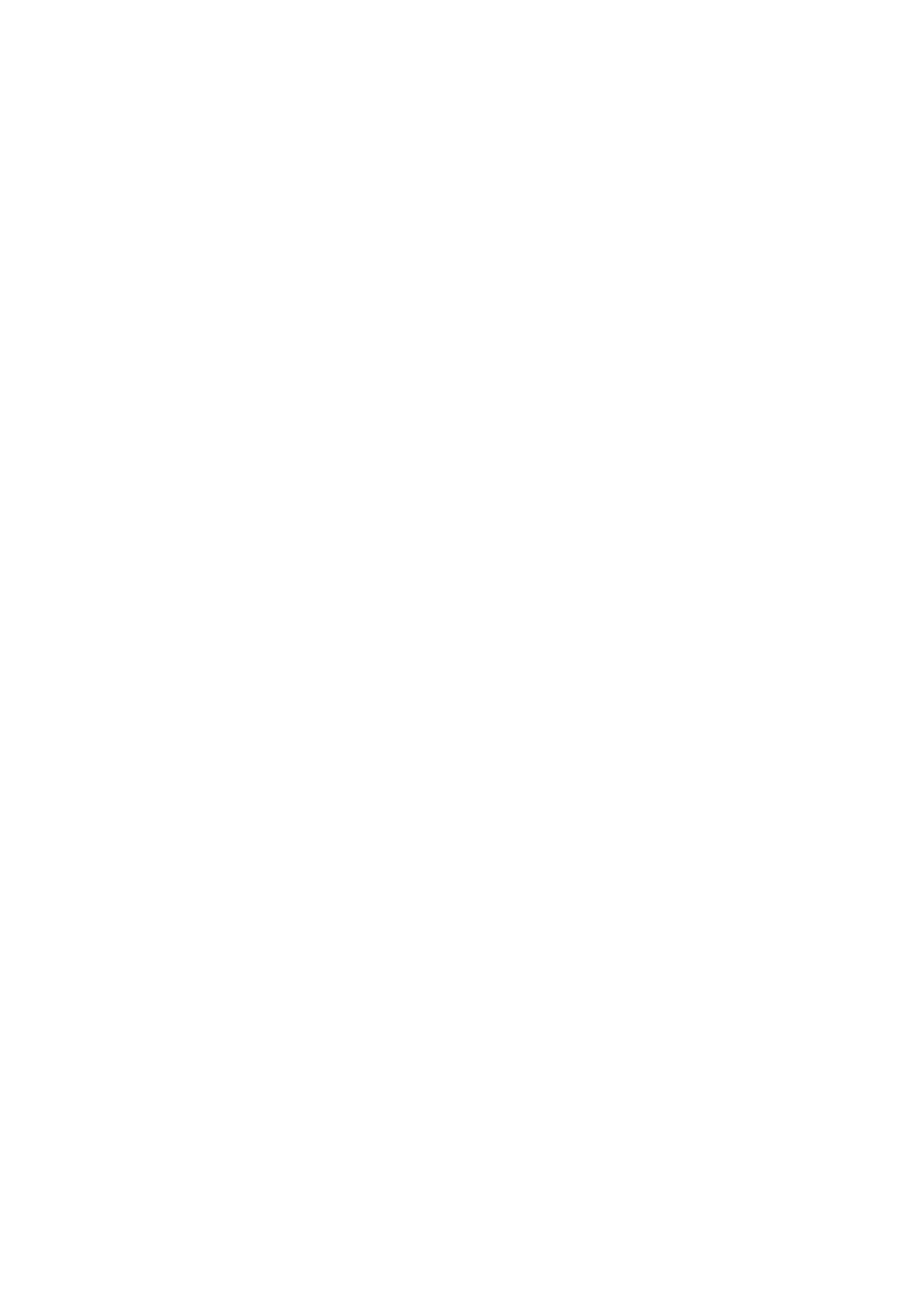### **SCHEDULE 1**

[Section 12]

## **MANX CARE**

## <span id="page-22-0"></span>**PART 1- MANX CARE: MEMBERSHIP**

#### <span id="page-22-1"></span> $\mathbf{1}$ **Membership**

- (1) Manx Care is to consist of—
	- (a) the following non-executive members  $-$ 
		- (i) a chair; and
		- (ii) at least four other non-executive members one of whom must hold the post of vice–chair; and
	- (b) the following executive members
		- (i) a chief executive;
		- (ii) a director of finance;
		- (iii) two or more appropriately qualified persons.

This is subject to sub-paragraph (7).

*[This sub-paragraph must be read alongside paragraph 1 of Schedule 2 to the Statutory Boards Act 1987 which provides that such a Board must elect a vicechairman of the Board at its first meeting and where a casual vacancy in the office of vice-chairman arises. Paragraph 1 of Schedule 2 of the Statutory Boards Act 1987 applies to Manx Care but, by virtue of this sub-paragraph, a vice-chairman must be a non-executive member of Manx Care.]*

- (2) Where sub-paragraph (1) applies, the number of non-executive members must exceed the number of executive members.
- (3) The following persons cannot be appointed as an executive member of Manx Care—
	- (a) a member of the Legislative Council; or
	- (b) a member of the House of Keys.
- (4) The following persons cannot be appointed as a non-executive member of Manx Care—
	- (a) a member of the Legislative Council;
	- (b) a member of the House of Keys;
	- (c) an employee of the Public Services Commission; or
	- (d) an employee of a Department, an office of Government or a Statutory Board.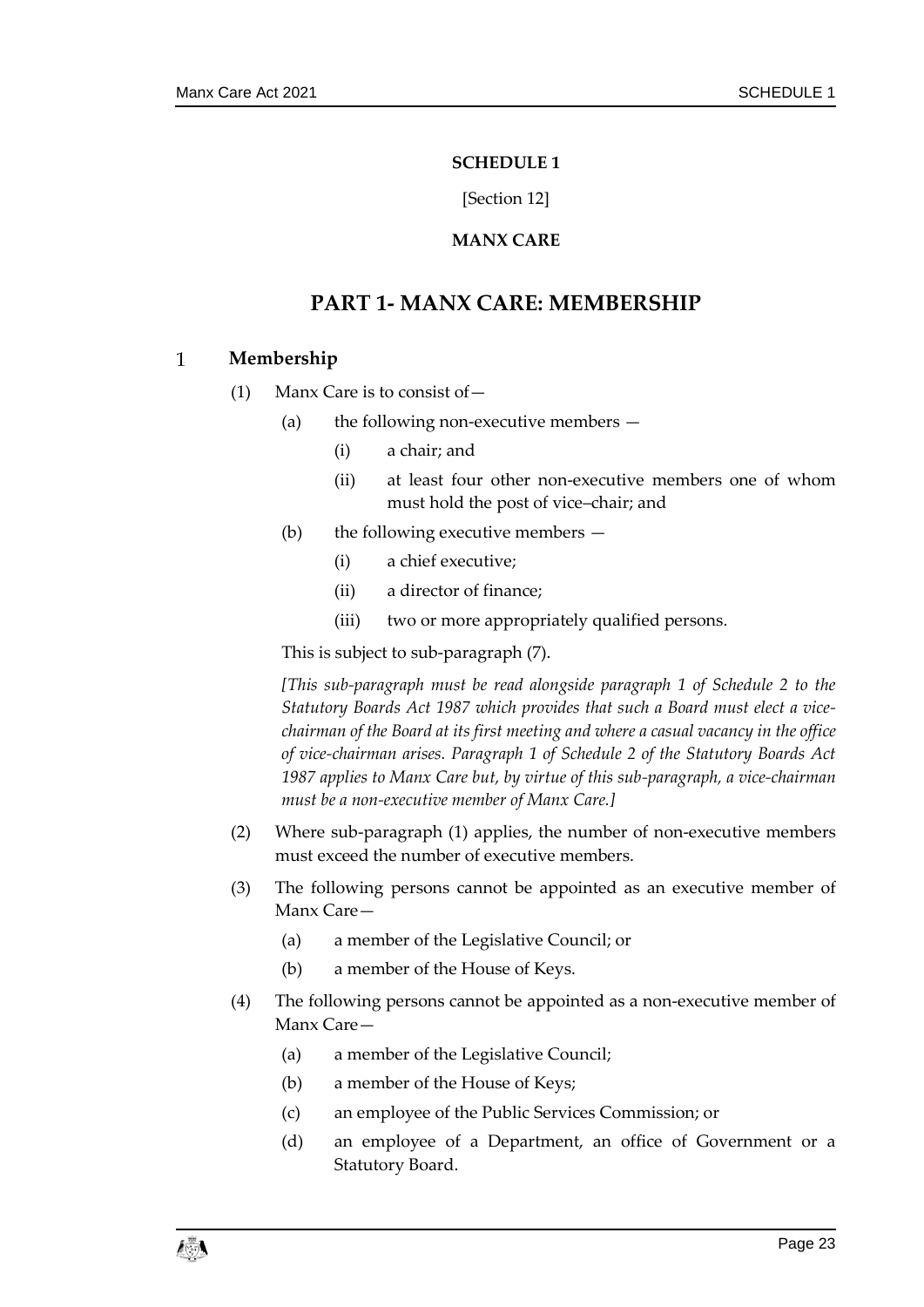- (5) An executive member of Manx Care who becomes a person referred to in sub-paragraph (3), ceases to hold the office of executive member upon doing so.
- (6) A non-executive member of Manx Care who becomes a person referred to in sub-paragraph (4), ceases to hold the office of non-executive member upon doing so.
- (7) A member of Manx Care ceases to be such a member on ceasing to hold the office specified in sub-paragraph (1).
- (8) Manx Care may determine that its composition should be other than as referred to in sub-paragraph (1).
- (9) Any determination by Manx Care under sub-paragraph (8)
	- (a) must result in the number of non-executive members being greater than the number of executive members; and
	- (b) is subject to the approval of the Department.
- (5) "Appropriately qualified person" means a person whom the Public Services Commission or, as the case may be, Manx Care considers to be suitable to be appointed as an executive member of Manx Care by reason of their experience or expertise in either, or both, clinical and professional services.
- (10) Section 3 of the *Statutory Boards Act 1987* does not apply to members of Manx Care.

### *Non-executive members*

### $\overline{2}$ **The non-executive members: appointment**

- (1) The non-executive members are to be appointed by the Department subject to the approval of Tynwald.
- (2) In appointing the non-executive members the Department must have regard to the need for Manx Care to include members who, by virtue of their qualifications, experience or otherwise, are fitted to participate in its functions.

#### 3 **Non-executive members: tenure**

- (1) A non-executive member holds office in accordance with that member's terms of appointment.
- (2) A non-executive member's term of appointment shall be for a fixed term of not less than 3 years and not more than 5 years.
- (3) A non-executive member may at any time resign from office by giving written notice to the Department.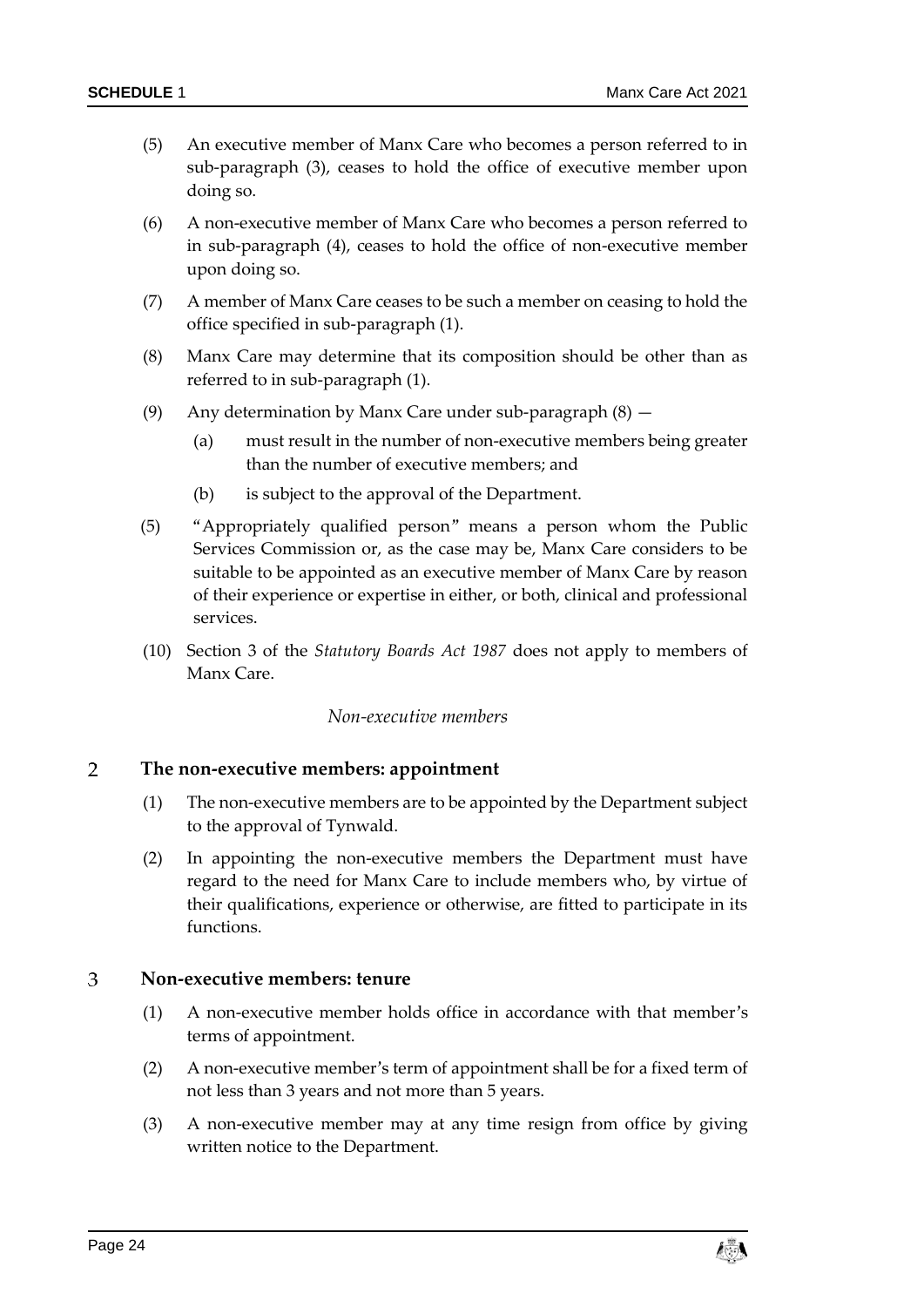- (4) The Council of Ministers may at any time remove a non-executive member from office on any of the following grounds—
	- (a) incapacity;
	- (b) misbehaviour; or
	- (c) failure to carry out the duties of that office.
- (5) A member who retires is eligible for re-appointment.

### *Executive members*

#### $\overline{4}$ **Executive members: appointment**

- (1) The chief executive and the director of finance are to be appointed by the Public Services Commission under the *Public Services Commission Act 2015*.
- (2) An appropriately qualified person referred to in paragraph 1 may be appointed as an executive director by —
	- (a) the Public Services Commission under the *Public Services Commission Act 2015*; or
	- (b) by Manx Care on such terms and conditions as it should determine.
- (3) An appointee referred to in sub-paragraph (2) may be a person assigned or transferred to Manx Care under the *Public Services Commission Act 2015* or transferred to it under a staff transfer scheme referred to in Schedule 4.

## *Quorum*

### 5 **Quorum**

- (1) At a meeting of Manx Care
	- (a) the quorum shall be determined by the members but it must not be less than 3 and paragraph 2(3)(c) of Schedule 2 to the *Statutory Boards Act 1987* does not apply;
	- (b) the number of non-executive members present must exceed the number of executive members present; and
	- (c) at least one of the executive members present must be an appropriately qualified person referred to in paragraph 1(1)(b)(iii).
- (2) Decisions shall be taken by a vote of all those members present at the meeting.
- (3) In the event of a tie, the chair shall have a second casting vote.
- (4) A meeting may be physical or virtual.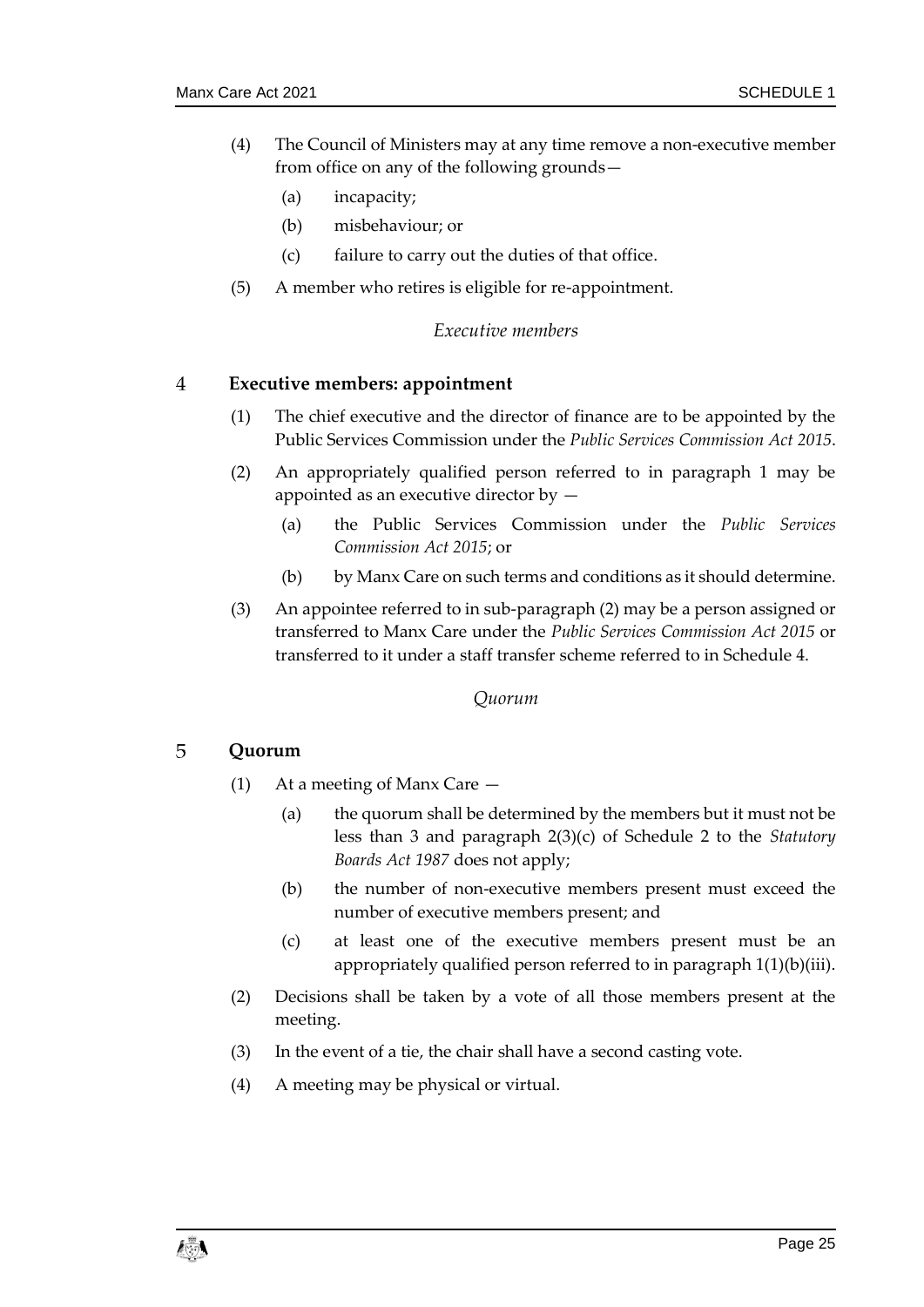## **PART 2 — ORGANISATION AND STAFF**

#### **Manx Care's staff** 6

- (1) Manx Care's staff may consist of
	- (a) persons transferred to it under a staff transfer scheme referred to in Schedule 4;
	- (b) new employees of the Public Services Commission (within the meaning of section 7 of the *Public Services Commission Act 2015*) who are assigned to Manx Care as the stationed employer;
	- (c) existing employees of the Public Services Commission (within the meaning of section 7 of the *Public Services Commission Act 2015*) who are, pursuant to the exercise of the Commission's functions under section 5 of that Act, transferred to Manx Care as the stationed employer; and
	- (d) such persons as it appoints.
- (2) Persons transferred to Manx Care under sub-paragraph (1)(c) are employed on the same terms and conditions as those on and subject to which they were employed prior to the transfer.
- (3) Persons appointed by Manx Care under sub-paragraph (1)(d) are employed on such terms and conditions as Manx Care may determine.
- (4) Any question
	- (a) whether a person is employed as mentioned in sub-paragraph 1(b) or  $(c)$ ; or
	- (b) as to the terms and conditions on, and subject to which, that person was so employed ,

shall be referred to and determined by the Public Services Commission.

(5) References in any enactment to members of staff of Manx Care are (unless the context otherwise requires) references to persons referred to in subparagraph (1).

## **PART 3 - INSPECTIONS**

### $\overline{7}$ **Inspections arranged by the Department**

- (1) This paragraph applies to a service provided by a relevant service provider under the mandate.
- (2) The Department must in each year draw up
	- (a) a schedule specifying the service or services (or a specific matter connected to such a service) in respect of which an inspection will be undertaken in that year (a "scheduled inspection"); and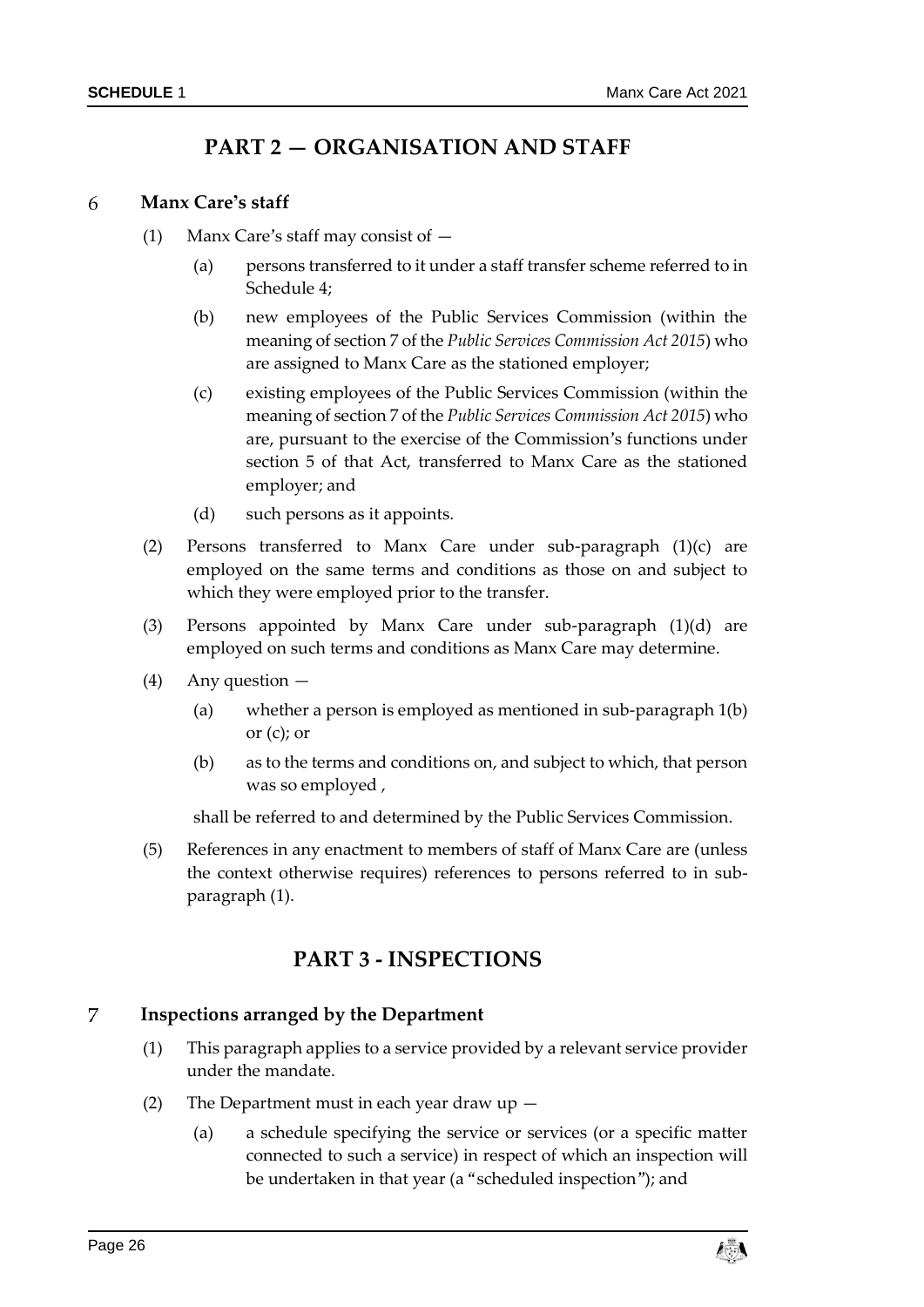- (b) a list of services which the Department is minded to arrange an inspection of in each of the next two successive years.
- (3) The Department must satisfy itself that each service provided under the mandate is subject to an inspection at least once in every five years whether it is an inspection arranged by the Department under this paragraph or an inspection arranged by Manx Care under paragraph 8.
- (4) Subject to not unreasonably impeding a relevant service provider in discharging their functions or in providing services under the mandate, the Department may (in addition to a scheduled inspection) arrange for a nonscheduled inspection to be conducted.
- (5) A scheduled inspection shall take place on the date agreed between the relevant service provider and the Department.
- (6) Where no reasonable agreement is reached in accordance with subparagraph (5), the Department must notify the relevant service provider in writing of the date of the inspection.
- (7) Sub-paragraphs (5) and (6) notwithstanding, the Department may arrange for an inspection to be conducted without the prior agreement the relevant service provider.
- (8) An inspection must be conducted by one or more appropriate independent persons or bodies ("inspectors") appointed by the Department.
- (9) In conducting an inspection the inspectors must—
	- (a) conduct a review of the provision of the services which are, or the specific matter which is, the subject of the inspection against quality indicators and requirements agreed beforehand with the Department; and
	- (b) report on the efficiency and effectiveness of the relevant service provider against those indicators and requirements.
- (10) It is the duty of a relevant service provider to  $-$ 
	- (a) assist inspectors undertaking an inspection; and
	- (b) provide such information which is required by the inspectors for the proper performance of the inspection.
- (11) "Relevant service provider" means—
	- (a) Manx Care where it provides the services in question under the mandate;
	- (b) a person with whom Manx Care has entered into an agreement under section 17 of this Act and who is based, and provides those services in the Island;
	- (c) both Manx Care and such a person or persons where the services in question are provided by them jointly.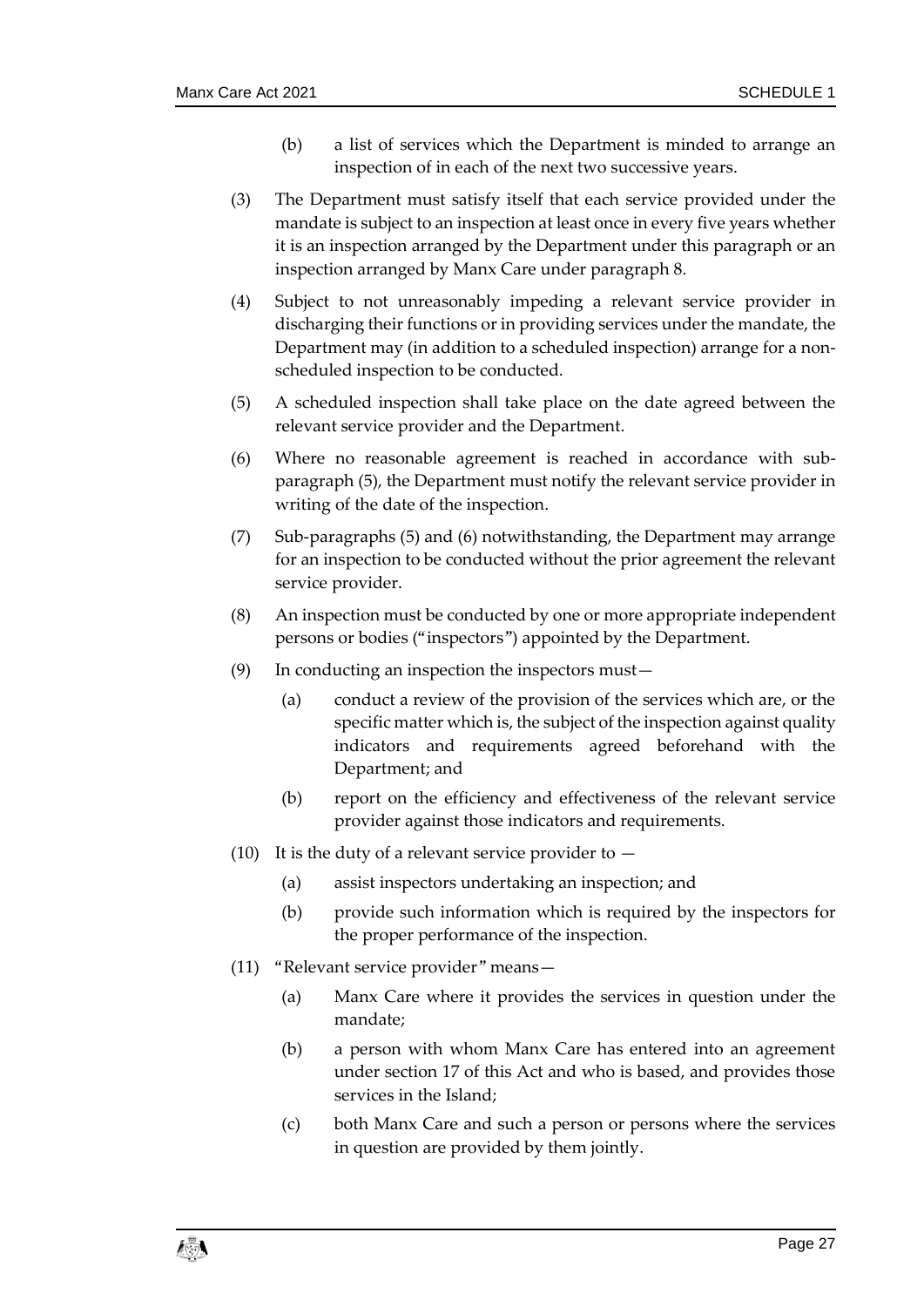### 8 **Inspections arranged by Manx Care etc**

- (1) Manx Care may arrange for an inspection of a service provided under the mandate by —
	- (a) Manx Care;
	- (b) a section 17 provider; or
	- (c) both jointly.
- (2) An inspection is to be conducted by one or more appropriate independent persons or bodies ("inspectors") appointed by Manx Care.
- (3) An inspection must not unreasonably impede a section 17 provider in discharging its functions or in providing services under the mandate.
- (4) In conducting an inspection the inspectors must—
	- (a) conduct a review of the provision of the services which are, or the specific matter which is, the subject of the inspection against quality indicators and requirements agreed beforehand with Manx Care; and
	- (b) report on the efficiency and effectiveness of (as the case may be) Manx Care, a section 17 provider or both against those indicators and requirements.
- (5) It is the duty of a section 17 provider to  $-$ 
	- (a) assist inspectors undertaking an inspection; and
	- (b) provide such information which is required by the inspectors for the proper performance of the inspection.
- (6) "Section 17 provider" means a person with whom Manx Care has entered into an agreement under section 17 of this Act and who is based, and provides those services in the Island.

### 9 **Inspection reports**

- (1) Where an inspection has been undertaken at the behest of the Department in accordance with paragraph 7, the report of the inspectors must be in such form as the Department specifies.
- (2) The Department must
	- (a) arrange for the report referred to in sub-paragraph (1) to be published; and
	- (b) send a copy of it to Manx Care.
- (3) Where an inspection has been undertaken at the behest of Manx Care in accordance with paragraph 8, the report of the inspectors must be in such form as Manx Care specifies.
- (4) Manx Care must —

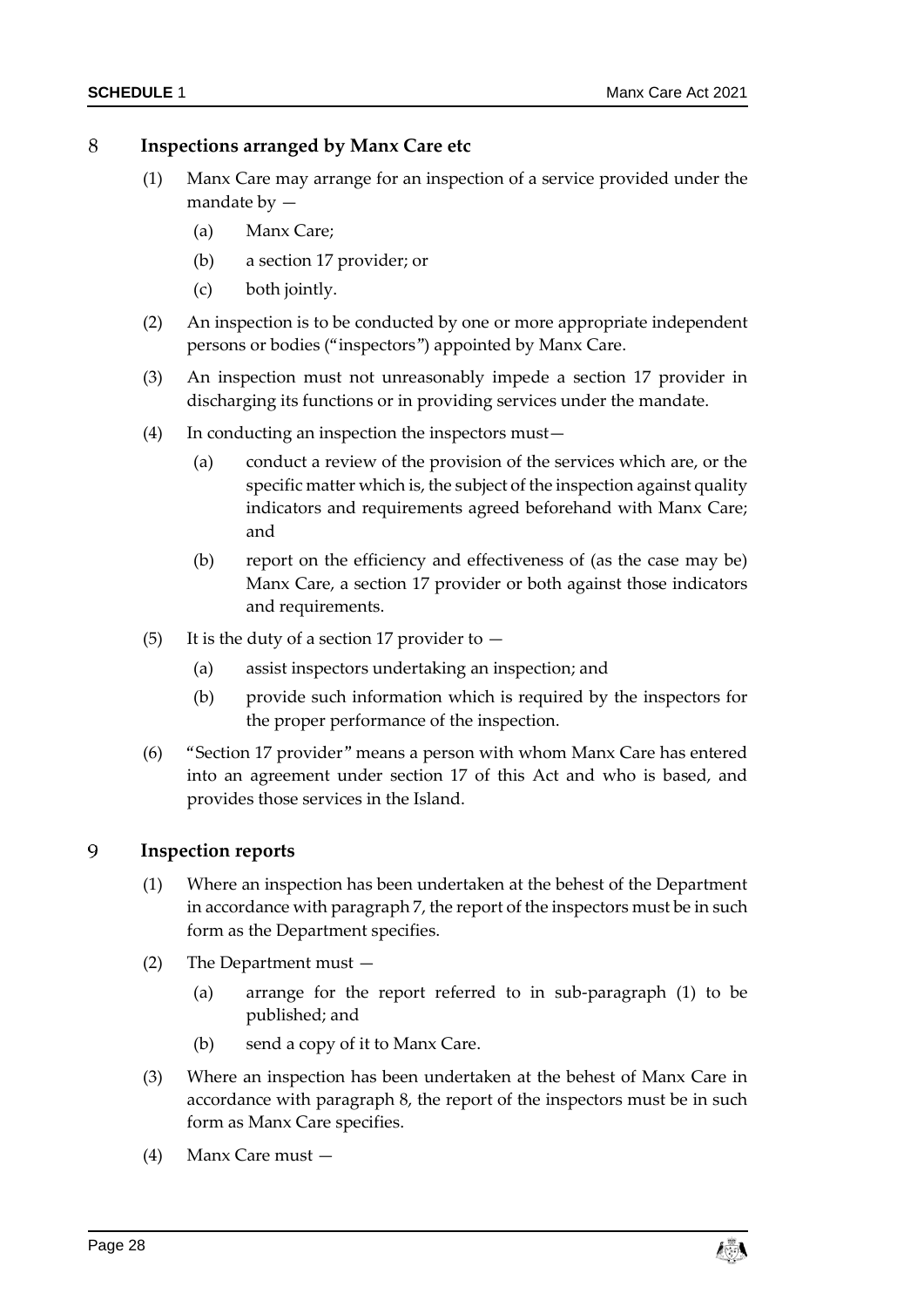- (a) arrange for the report referred to in sub-paragraph (3) to be published; and
- (b) send a copy of it to the Department.
- (5) Manx Care must
	- (a) compile its observations on, and responses to, any published report referred to in sub-paragraphs (1) or (3); and
	- (b) prepare a written statement (an "action plan") of  $-$ 
		- (i) how it proposes to give effect to the recommendations made in the report and the period within which it proposes to do so; and
		- (ii) any other action which it proposes to take in the light of such a report and the period within which it proposes to do so,

and send them to the Department.

- (6) The Department must publish the material sent to it by Manx Care under paragraph (5).
- (7) The Department must keep Manx Care's performance in complying with a report, giving effect to the recommendations of a report or, as the case may be, taking action in the light of a report, under review.

#### $10$ **Inspections: additional**

- (1) Where, in carrying out an inspection referred to in paragraph 7 or 8, the inspector identifies a matter which is not within the remit of the inspection being undertaken but which the inspector considers should or could be the subject of an inspection, the inspector must —
	- (a) immediately notify the Department and Manx Care in writing of that fact including the reasons why the inspector considers that matter should or could be the subject of inspection; and
	- (b) make express reference to that matter in the inspector's report together with the reasons why the inspector considers that matter should or could be the subject of inspection and any recommendations or suggestions in respect of it.
- (2) Where Manx Care receives such a notification, it must address the matter identified as part of its observations and responses under paragraph 9(5) to the inspector's report.
- (3) Where the Department receives such a notification it must
	- (a) consider what steps are necessary to deal with the matter identified and, in particular, determine whether it should be dealt with as part of the next scheduled inspection or should be the subject of a nonscheduled inspection; and
	- (b) publish a response addressing that matter and associated recommendations or suggestions which may be in the form of a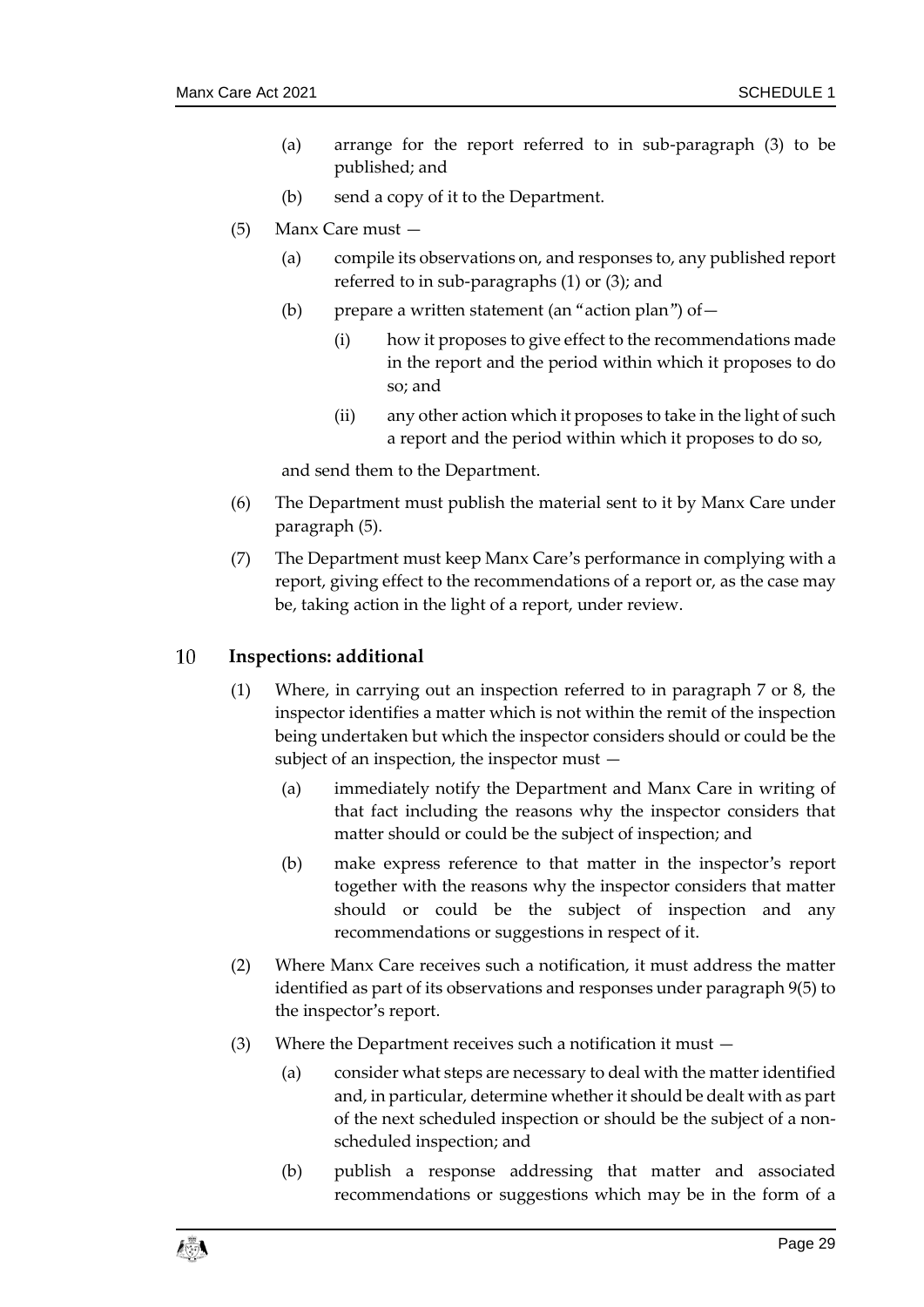separate document or may form part of the publication referred to in paragraph 9(6).

### 11 **Exclusions from publication**

- (1) The Department may exclude from publication under paragraph 9 any part of a report or anything it receives from Manx Care under that paragraph if, in its opinion, its publication —
	- (a) could jeopardise the safety of any person; or
	- (b) would breach data protection legislation or an obligation of confidence imposed by statute or otherwise.
- (2) Manx Care may exclude from publication under paragraph 9 any part of a report if, in its opinion, publication of that part —
	- (a) could jeopardise the safety of any person; or
	- (b) would breach data protection legislation or any duty of care or confidence imposed by statute or otherwise.

### 12 **Directions in respect of reports**

The Department may issue directions under section 30 where a report under paragraph 9 shows that Manx Care is failing or has failed to discharge (properly or at all) any of its functions under this Act.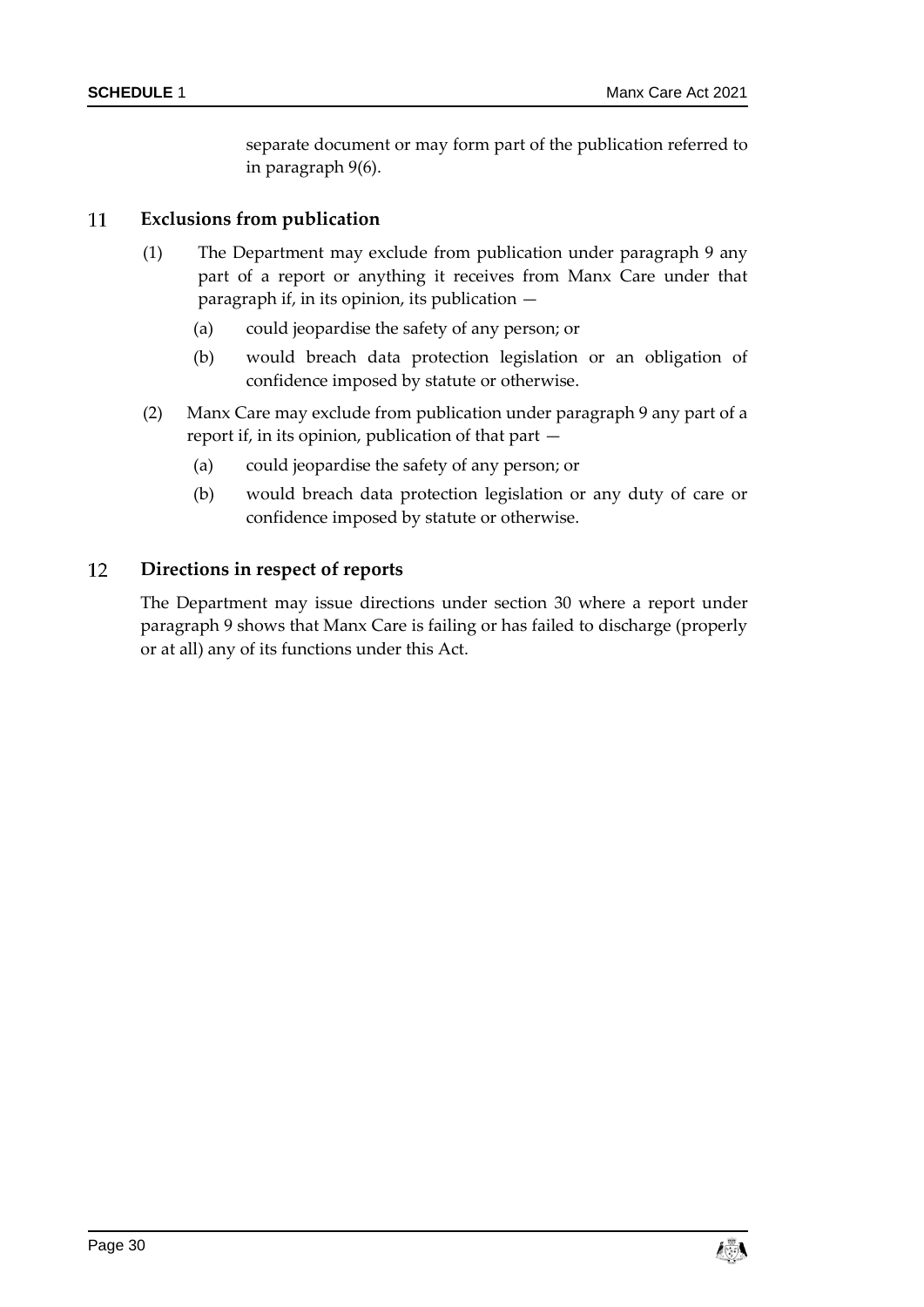## **SCHEDULE 2**

## [Section 14]

### **THE MANDATE**

- <span id="page-30-1"></span><span id="page-30-0"></span>1 The mandate must specify —
	- (a) the objectives that the Department considers Manx Care should seek to achieve in the exercise of its functions during that financial year and such subsequent financial years as the Department considers appropriate;
	- (b) the services that Manx Care must provide, or secure the provision of, during that financial year and such subsequent financial years as the Department considers appropriate;
	- (c) the amount of funding that the Department will allocate to Manx Care for the provision of the services referred to in sub-paragraph (b);
	- (d) how the amount referred to in sub-paragraph (c) has been determined,
	- (e) the service levels and quality standards which Manx Care must comply with in the exercise of its functions under this Act;
	- (f) whether generally or specifically, information which is to be provided by Manx Care to the Department for the purpose of the exercise of the Department's functions under this Act;
	- (g) any requirements, including (but not limited to) compliance with or regard to specified standards and guidance, the use of government shared services and the entering into of service level agreements, that the Department considers it necessary to impose on Manx Care for the purpose of ensuring that it achieves the objectives referred to in sub-paragraph (a);
	- (h) how concerns about the performance of others under government shared services and service level agreements may be raised with the Department for resolution;
	- (i) the matters by reference to which the Department proposes to assess Manx Care's performance under the mandate;
	- (j) the procedure to be followed in the event of a dispute between the Department and Manx Care;
	- (k) when charges may be made in respect of the provision of services provided by Manx Care or any other person in accordance with this Act, including such matters as the determination of the amount of such charges, their remission, repayment and methods of recovery;
	- (l) the schedule of inspections of each service (or a specific matter connected to such a service) provided under the mandate drawn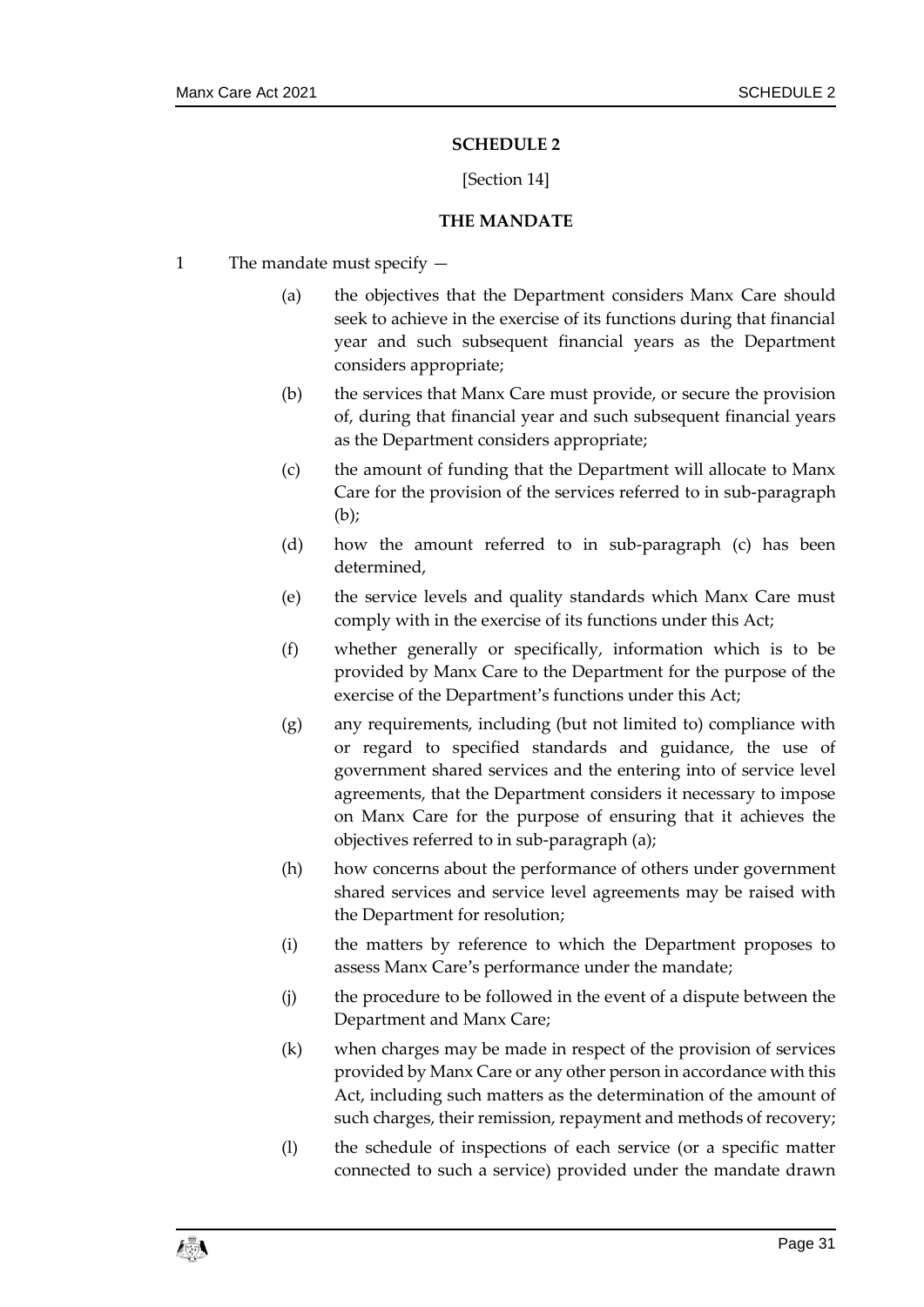up by the Department in accordance with paragraph 7 of Schedule 1.

## 2 The mandate must —

- (a) require Manx Care to establish and operate an internal complaints procedure in respect of the exercise of its functions under the mandate and that procedure must make provision enabling a person aggrieved by a decision of Manx Care under its complaints procedure to complain about that decision to the Department for consideration under the Department's complaints procedure; and
- (b) where Manx Care enters into an agreement with any person under section 17 (P), require P to establish and operate an internal complaints procedure in respect of the services it provides under that agreement and that procedure must make provision enabling a person aggrieved by a decision of P under P's complaints procedure to complain about that decision to Manx Care for consideration under Manx Care's complaints procedure.

3 The mandate must also include a statement of the steps that may be taken under this Act in respect of a failure by Manx Care to comply with all or any of its terms.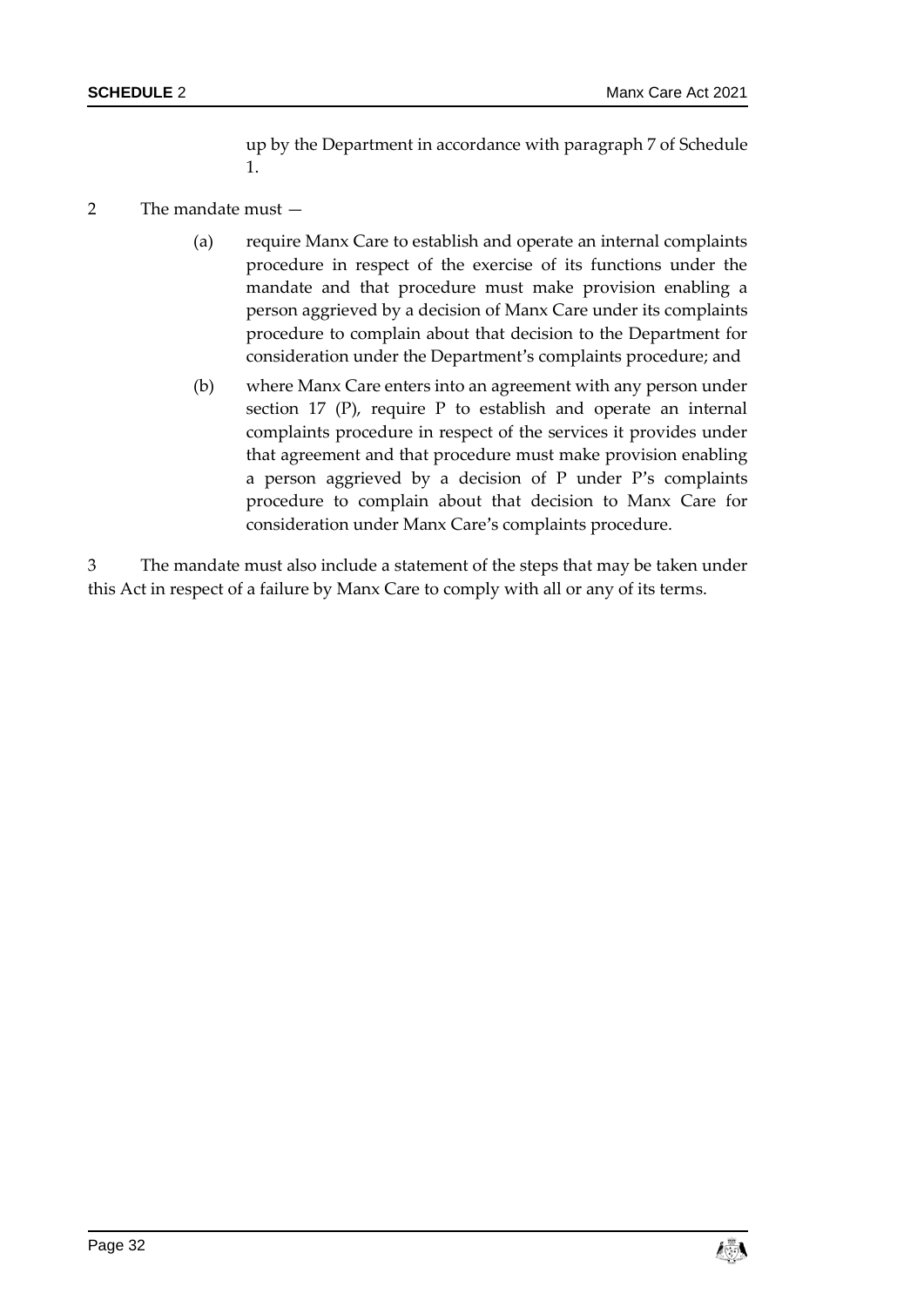## **SCHEDULE 3**

## [Section 35]

### **TRANSFER OF RIGHTS AND LIABILITIES**

#### <span id="page-32-1"></span><span id="page-32-0"></span> $\mathbf{1}$ **Transfer scheme**

- (1) The Department may make a scheme providing for the transfer to Manx Care of any interests, rights or liabilities of the Department.
- (2) Such a transfer scheme may—
	- (a) create interests and rights, or impose liabilities, in relation to rights transferred by virtue of the scheme;
	- (b) provide for anything done by or in relation to the Department in connection with any interest, rights or liabilities transferred by the scheme to be treated as done, or to be continued, by or in relation to Manx Care;
	- (c) apportion interests, rights and liabilities; and
	- (d) make provision about the continuation of legal proceedings.

### $\mathcal{P}$ **Effect of scheme**

Where a scheme provides for the transfer of interests, rights or liabilities, or for their creation—

- (a) at the time when the scheme is made, the interests, rights or liabilities vest, without further assurance, in the transferee; and
- (b) the provisions of the scheme in relation to those interests, rights or liabilities have effect from that time.

### 3 **Supplementary provisions**

- (1) A scheme may make such incidental, supplemental, consequential and transitional provision in connection with a transfer to be made in accordance with the scheme as the Department considers appropriate.
- (2) In particular, a scheme may make provision, in relation to a transfer in accordance with it —
	- (a) for the transferee to be treated as the same person in law as the transferor;
	- (b) for agreements made, transactions effected or other things done by or in relation to the transferor to be treated, so far as is necessary for the purposes of or in connection with the transfer, as made, effected or done by or in relation to the transferee;
	- (c) for references in an agreement, instrument or other document to the transferor, or to an employee or office holder of the transferor,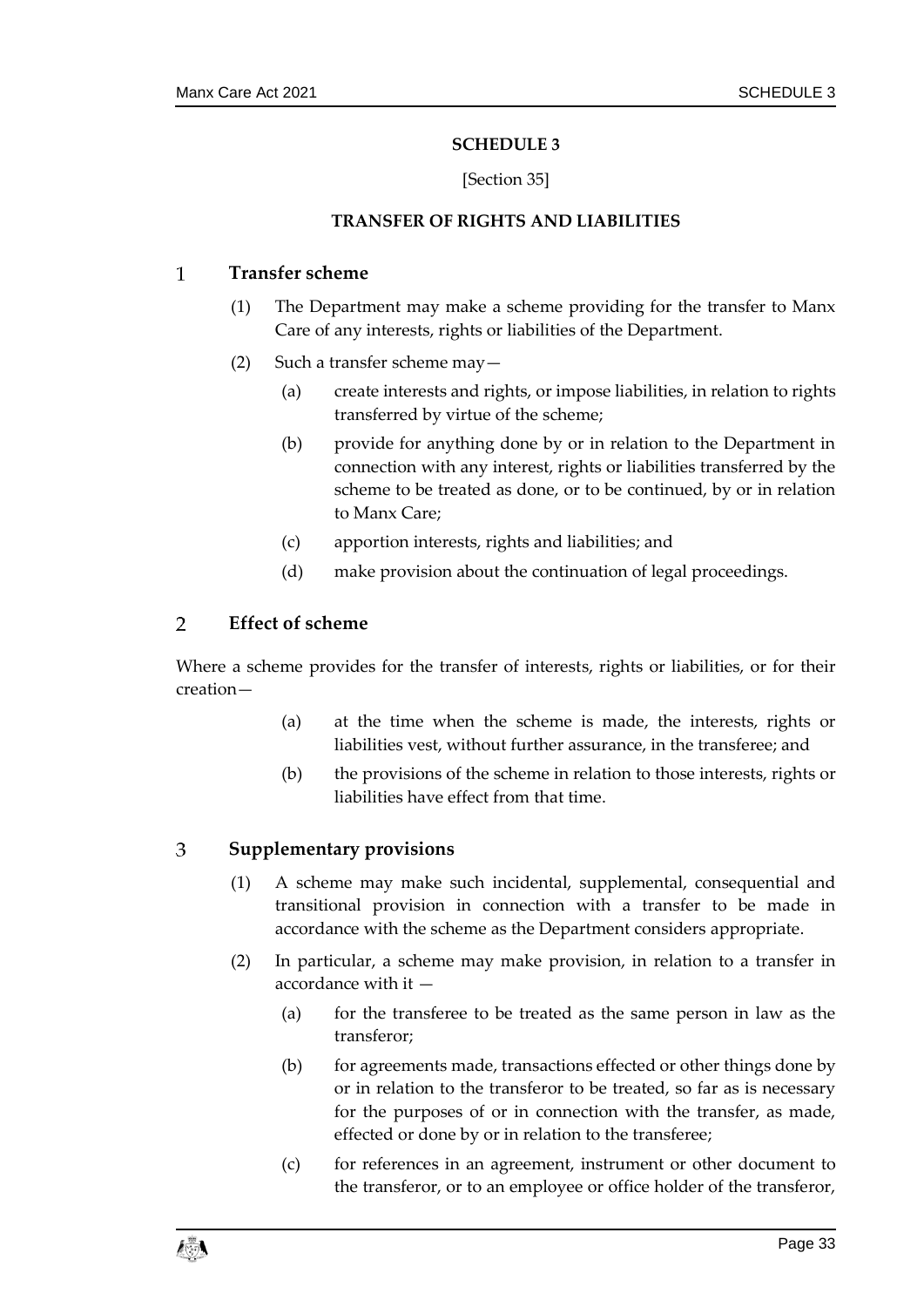to have effect, so far as is necessary for the purposes of or in connection with a transfer, with such modifications as are specified in the scheme; and

- (d) for proceedings commenced by or against the transferor to be continued by or against the transferee.
- (3) Sub-paragraph (2)(c) does not apply to references in an enactment or in subordinate legislation.
- (4) In this paragraph references to a transfer in accordance with a scheme include references to the creation of an interest, right or liability in accordance with a scheme.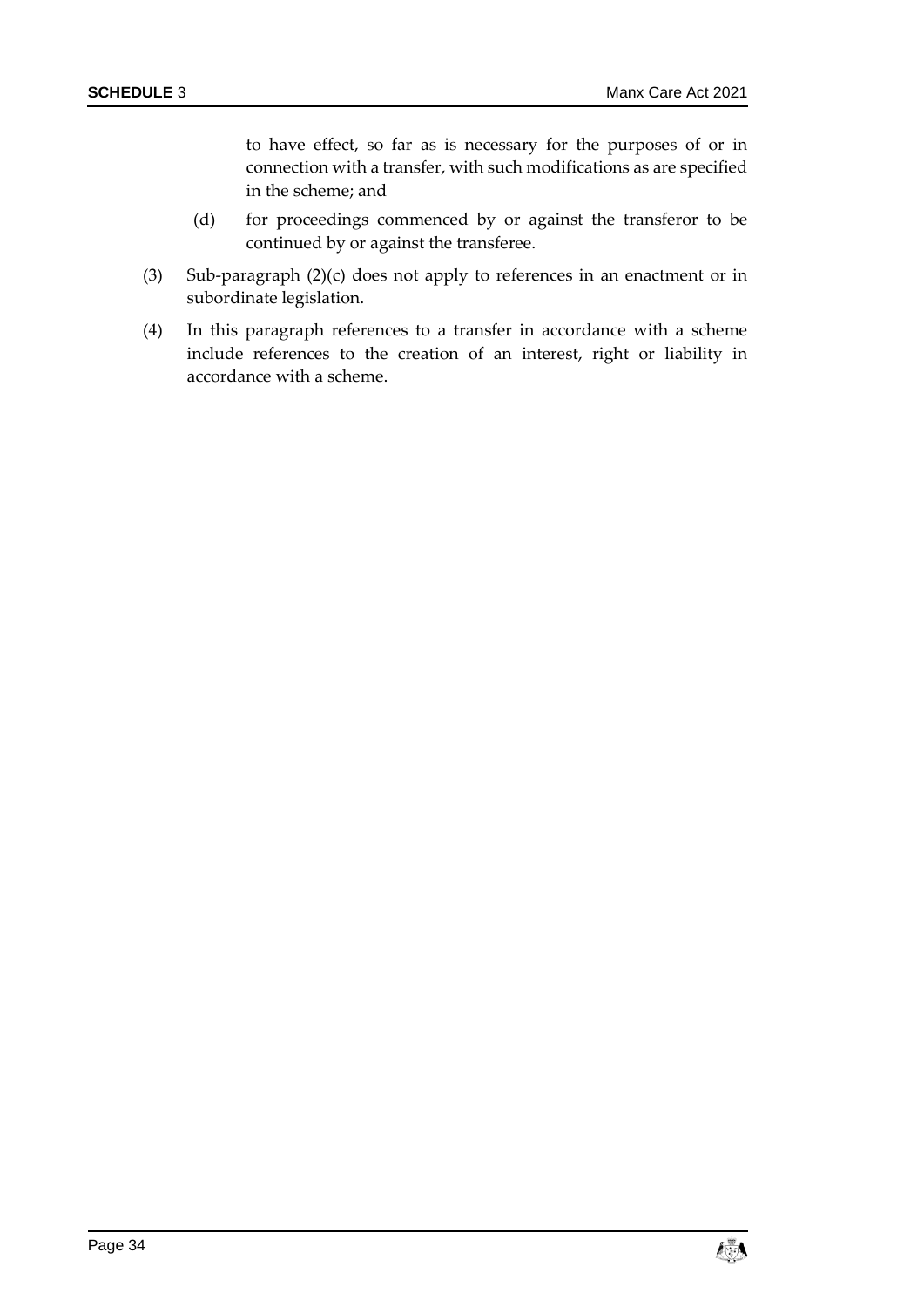## **SCHEDULE 4**

### [Section 35]

### **TRANSFER OF STAFF**

#### <span id="page-34-1"></span><span id="page-34-0"></span> $\mathbf{1}$ **Staff transfer scheme**

The Department may make a scheme (a "staff transfer scheme") providing for designated persons who are employed by, or hold an office, with a Department, a Statutory Board or an office of Government but who are not employees of the Public Services Commission within the meaning of section 7 of the *Public Services Commission Act 2015*, to become members of Manx Care's staff.

### $\overline{2}$ **Effect of scheme**

A person referred to in a staff transfer scheme under paragraph 1 shall, on the day the scheme is made, become employed by Manx Care without further appointment on and subject to the like terms and conditions (including those relating to pensions, allowances and gratuities) as those on and subject to which that person was employed immediately before that day.

### 3 **Supplementary provisions of schemes**

- (1) A staff transfer scheme may make such incidental, supplemental, consequential and transitional provision in connection with a transfer to be made in accordance with the scheme as the Department considers appropriate.
- (2) In particular, a staff transfer scheme may make provision, in relation to a transfer in accordance with it —
	- (a) for the transferee to be treated as the same person in law as the transferor;
	- (b) for agreements made, transactions effected or other things done by or in relation to the transferor to be treated, so far as is necessary for the purposes of or in connection with the transfer, as made, effected or done by or in relation to the transferee;
	- (c) for references in an agreement, instrument or other document to the transferor, or to an employee or office holder of the transferor, to have effect, so far as is necessary for the purposes of or in connection with a transfer, with such modifications as are specified in the scheme;
	- (d) for proceedings commenced by or against the transferor to be continued by or against the transferee;
	- (e) for a period before a person became a member of Manx Care's staff to count as a period during which that person was a member of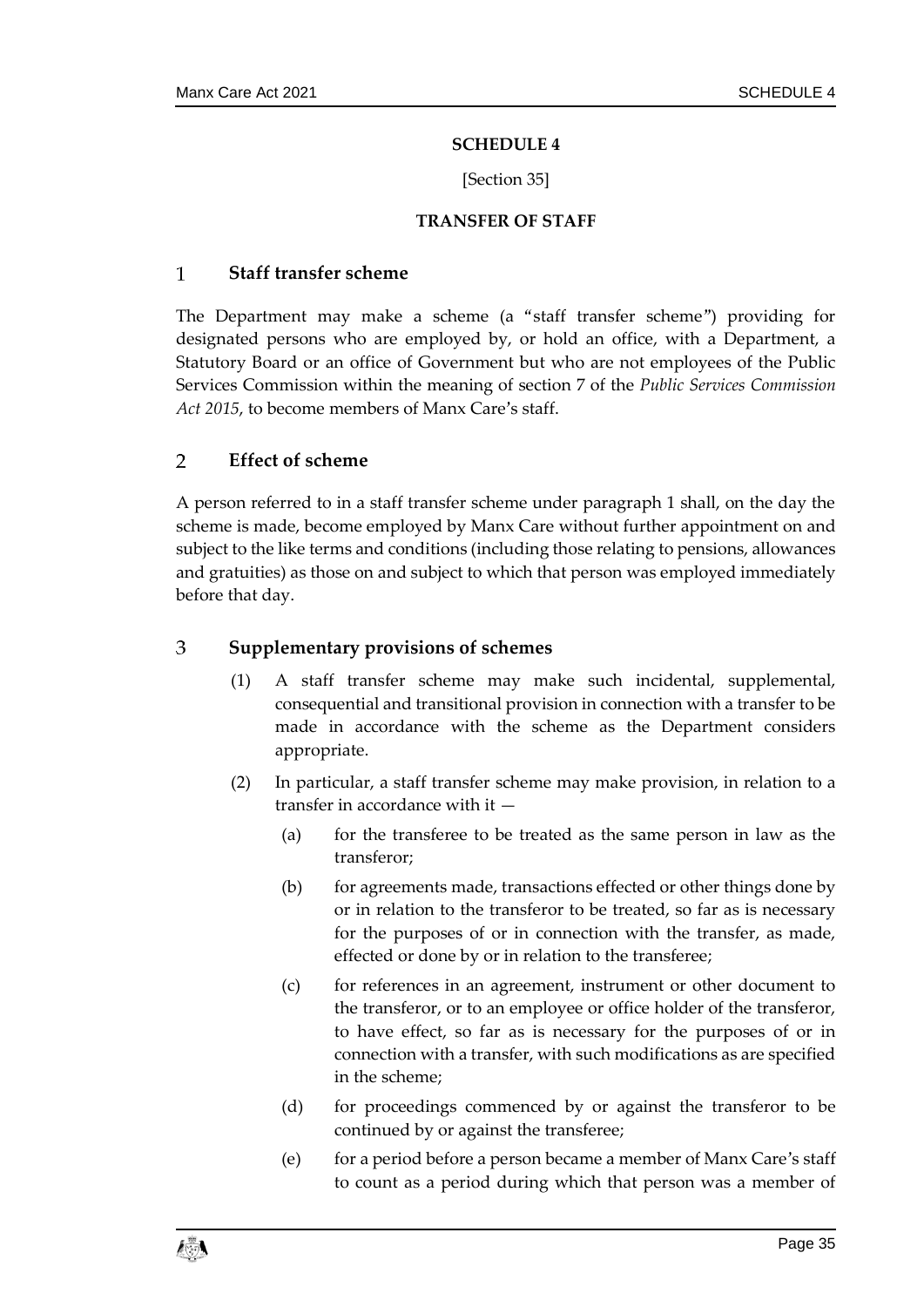Manx care's staff (and for the operation of the scheme not to be treated as having interrupted the continuity of that period).

- (3) Sub-paragraph (2)(c) does not apply to references in an enactment or in subordinate legislation.
- (4) In this paragraph references to a transfer in accordance with a scheme include references to the creation of an interest, right or liability in accordance with a scheme.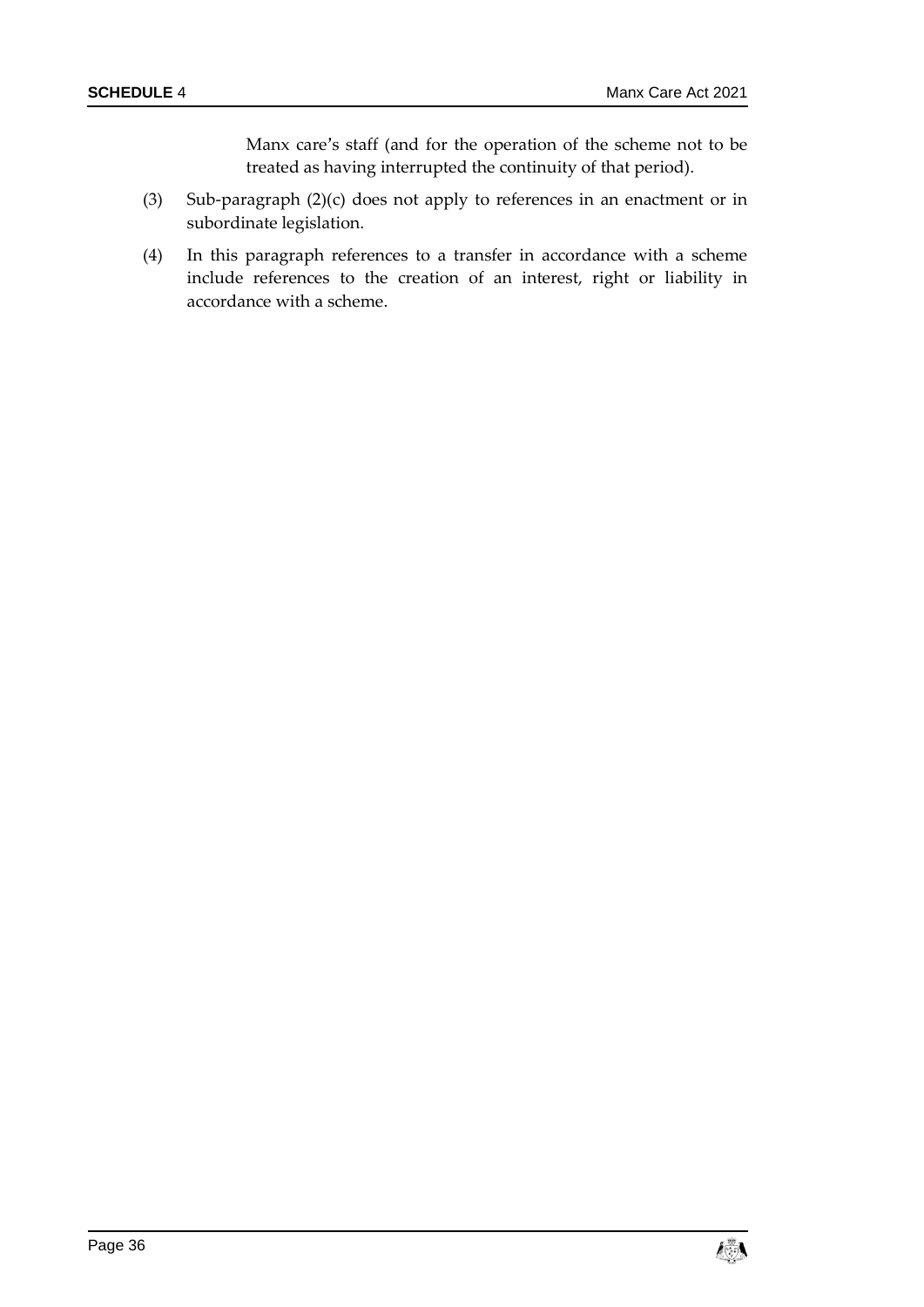### **SCHEDULE 5**

## [Section 38]

## <span id="page-36-0"></span>**CONSEQUENTIAL AMENDMENTS**

## **PART 1**

## AMENDMENT OF ACTS

<span id="page-36-1"></span>

|                | Local Government Act 1946                                                |  |  |  |
|----------------|--------------------------------------------------------------------------|--|--|--|
| $\mathbf{1}$   | The Local Government Act 1946 is amended as follows.                     |  |  |  |
| $\overline{2}$ | In section 23 (provision for early notification of births) $-$           |  |  |  |
|                | [Amended subsection (1)]<br>(a)                                          |  |  |  |
|                | [Substituted subsection (2)]<br>(b)                                      |  |  |  |
| 3              | [Amended section 24]                                                     |  |  |  |
|                | Criminal Justice Act 1963                                                |  |  |  |
| $\overline{4}$ | [Amended section 2(1) of the Criminal Justice Act 1963]                  |  |  |  |
|                | Family Law Reform (Isle of Man) Act 1971                                 |  |  |  |
| 5              | [Amended section 14(1) of the Family Law Reform (Isle of Man) Act 1971]  |  |  |  |
|                | Misuse of Drugs Act 1976                                                 |  |  |  |
| 6              | [Substituted paragraph 12(b) in Schedule 3]                              |  |  |  |
|                | Jury Act 1980                                                            |  |  |  |
| 7              | [Amended Group E in Schedule 1 to the Jury Act 1980]                     |  |  |  |
|                | Road Traffic Act 1985                                                    |  |  |  |
| 8              | [Amended paragraph 10A(2)(c) in Schedule 3]                              |  |  |  |
|                | Access to Health Records and Reports Act 1993                            |  |  |  |
| 9              | The Access to Health Records and Reports Act 1993 is amended as follows. |  |  |  |
| 10             | [Amended section 1(2)(a)(ii)]                                            |  |  |  |
| 11             | In section 6 (duty of Department etc to take advice) -                   |  |  |  |

(a) [Amended subsection (1)]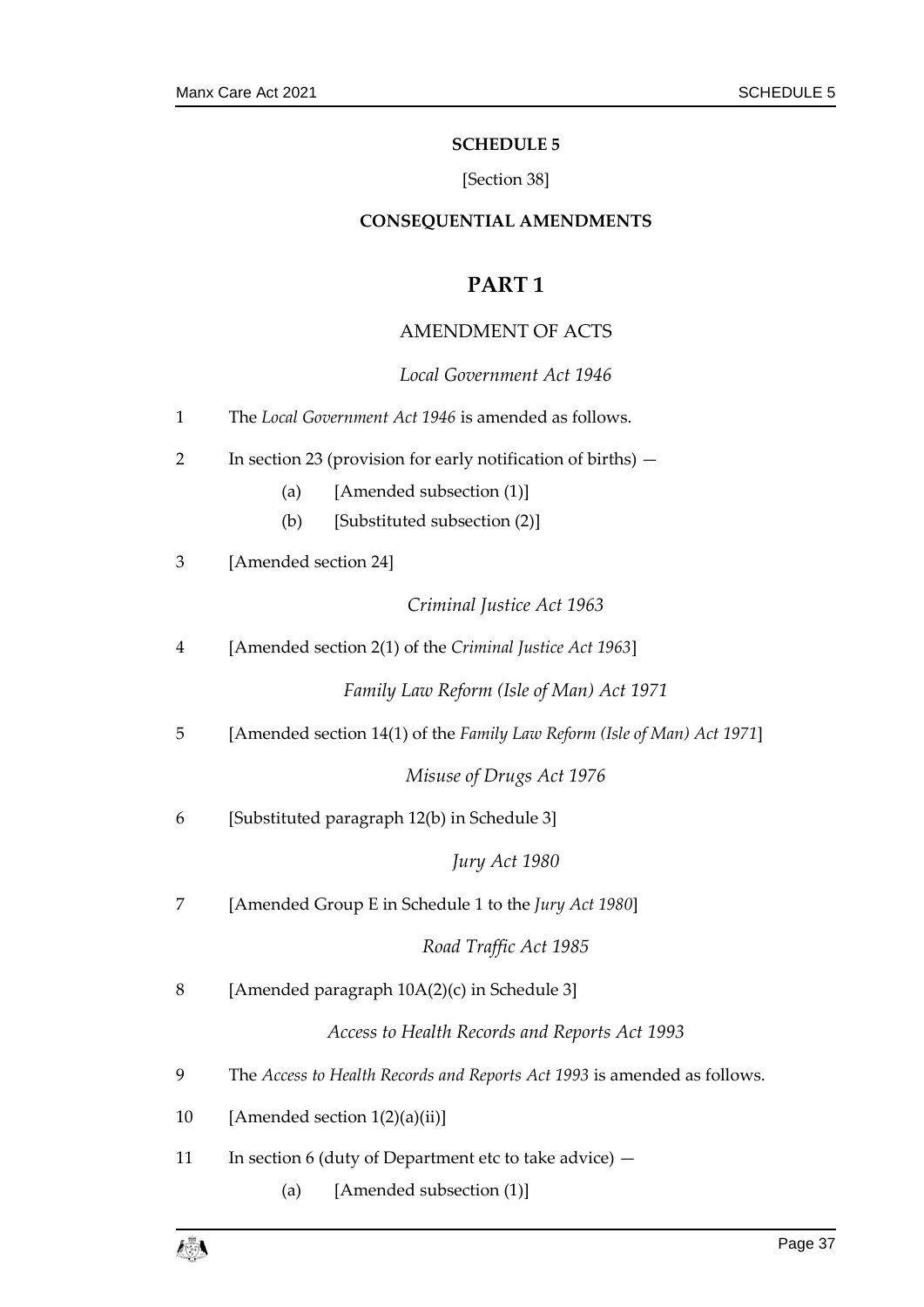(b) [Amended subsection (2)] (c) [Amended subsection (3)] 12 [Amended section 10] *Custody Act 1995* 13 [Amended paragraph 8(4)(a) in Schedule 2] *Criminal Justice Act 2001* 14 The *Criminal Justice Act 2001* is amended as follows. 15 [Amended section 28(12)] 16 [Amended section 35(10)(b)] 17 [Amended paragraph 8(1) in Schedule 5] *Residence Act 2001* 18 [Amended section 7(2) of the *Residence Act 2001*]

## *National Health Service Act 2001*

- 19 The *National Health Service Act 2001* is amended as follows.
- 20 In section 2 (consultative and executive bodies)
	- (a) [Amended subsection  $(1)(a)$ ]
	- (b) [Amended subsection (2)]
	- (c) [Amended subsection (3)]
- 21 In section 38 (complaints procedure)
	- (a) [Amended paragraph (a)]
	- (b) [Substituted paragraph (b) and inserted paragraphs (c) and (d)]

### *Education Act 2001*

- 22 The *Education Act 2001* is amended as follows.
- 23 In section 30 (education supervision orders)
	- (a) [Amended subsection (1)]
	- (b) [Amended subsection (3)]
	- (c) [Amended subsection (4)]
	- (d) [Inserted subsection (6)]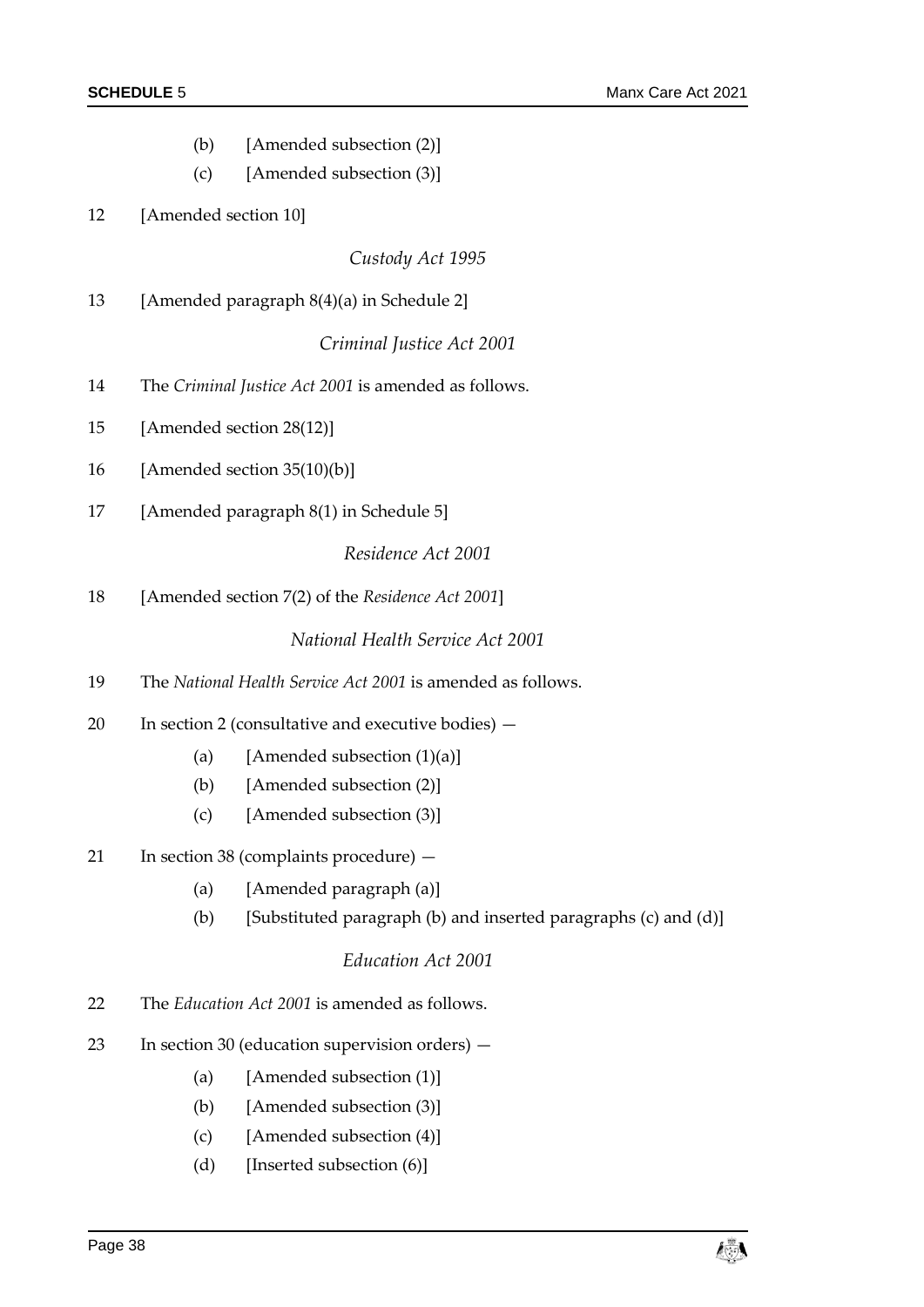- 24 In Schedule 5 (education supervision orders)
	- (a) [Amended paragraph 1(1)]
	- (b) [Amended paragraph 3(a)]
	- (c) [Amended paragraph 5(2)]
	- (d) [Amended paragraph  $7(c)$ ]

*Social Services Act 2011*

25 [Inserted section 26(1A), (1B) and (1C) into the *Social Services Act 2011*]

*Health [and] Care Professionals Act 2014<sup>6</sup>*

26 [Inserted section 5(2A) into the *Health Care Professionals Act 2014*]

*Regulation of Care Act 2013*

- 27 The *Regulation of Care Act 2013* is amended as follows.
- 28 [Amended section 5(1)]
- 29 [Inserted section 13(4)]
- 30 [Amended section 44(2)]
- 31 [Amended section 45(4)]
- 32 [Amended section 46(4)]
- 33 [Amended section 57(2)]
- 34 [Amended section 58(3)]
- 35 [Amended section 66(2)(b)]
- 36 [Amended section 140(1)]
- 37 [Amended the Schedule]

### *Freedom of Information Act 2015*

38 [Inserted paragraph 15A into Schedule 1 to the *Freedom of Information Act 2015*]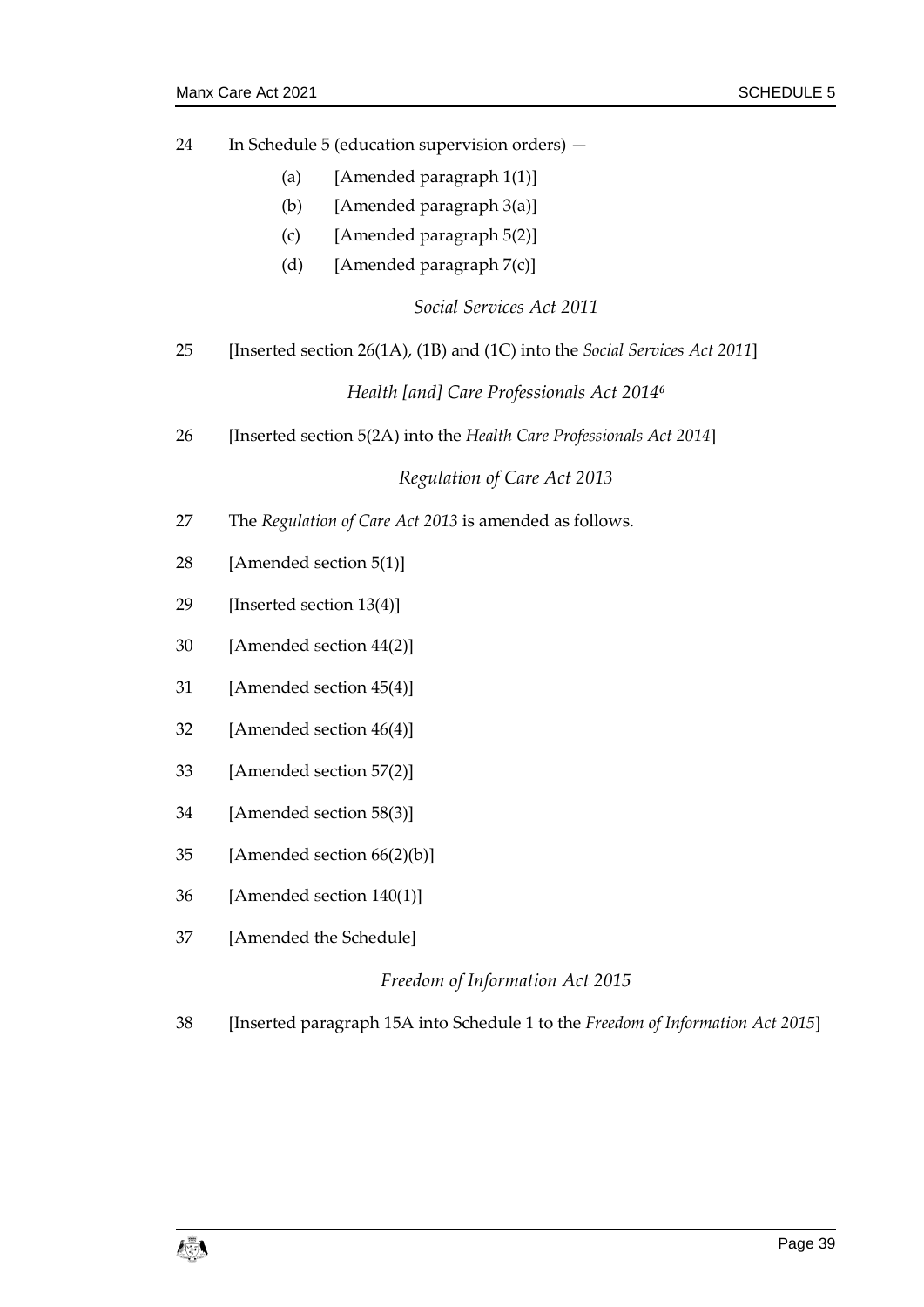## **PART 2**

## AMENDMENT OF STATUTORY DOCUMENTS

*Health Services Consultative Committee Constitution Regulations 2012*

39 [Amended regulation 13(1) of the Health Services Consultative Committee Constitution Regulations 2012]